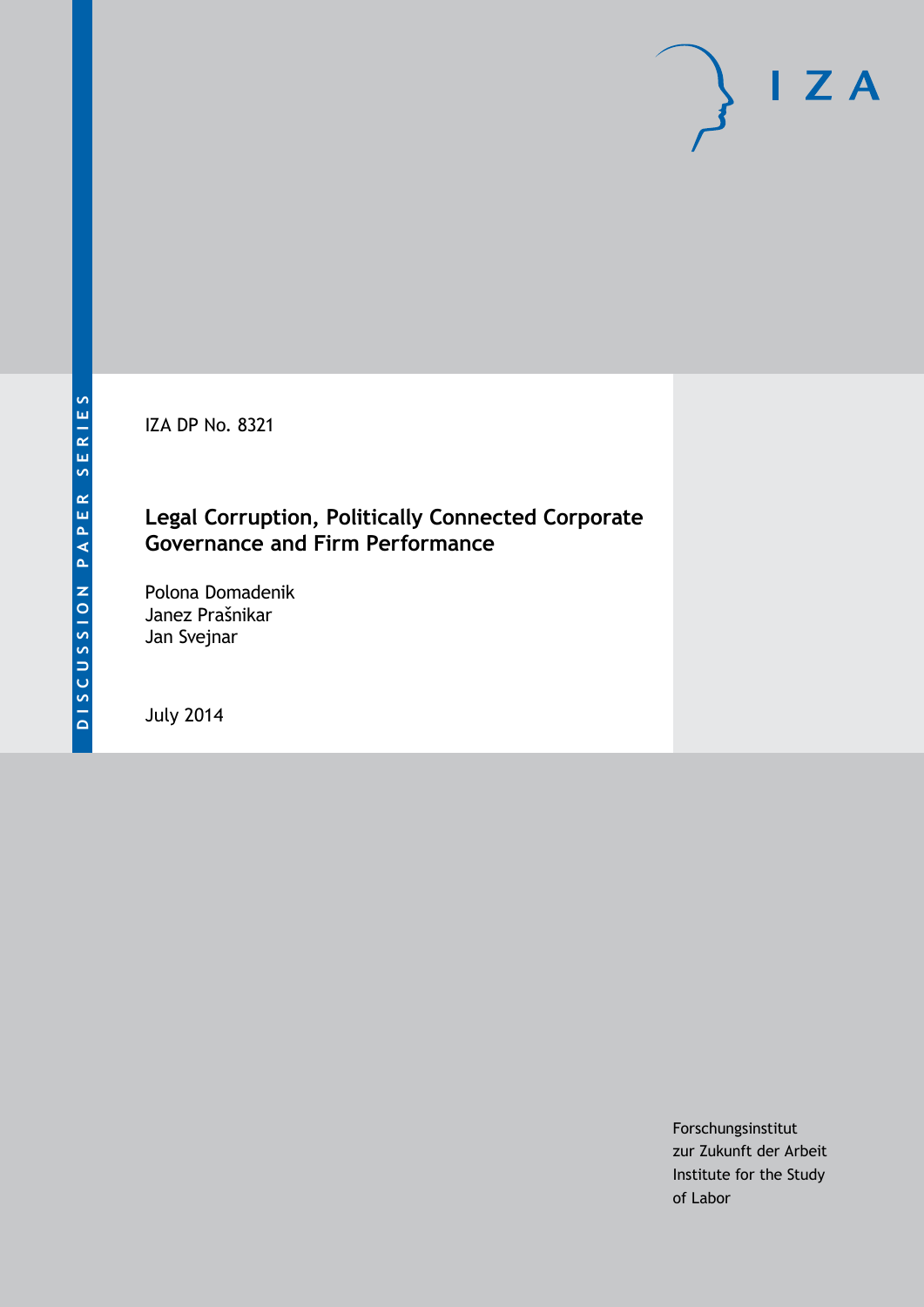# **Legal Corruption, Politically Connected Corporate Governance and Firm Performance**

## **Polona Domadenik**

*University of Ljubljana*

## **Janez Prašnikar**

*University of Ljubljana*

## **Jan Svejnar**

*Columbia University and IZA*

### Discussion Paper No. 8321 July 2014

IZA

P.O. Box 7240 53072 Bonn **Germany** 

Phone: +49-228-3894-0 Fax: +49-228-3894-180 E-mail: [iza@iza.org](mailto:iza@iza.org)

Any opinions expressed here are those of the author(s) and not those of IZA. Research published in this series may include views on policy, but the institute itself takes no institutional policy positions. The IZA research network is committed to the IZA Guiding Principles of Research Integrity.

The Institute for the Study of Labor (IZA) in Bonn is a local and virtual international research center and a place of communication between science, politics and business. IZA is an independent nonprofit organization supported by Deutsche Post Foundation. The center is associated with the University of Bonn and offers a stimulating research environment through its international network, workshops and conferences, data service, project support, research visits and doctoral program. IZA engages in (i) original and internationally competitive research in all fields of labor economics, (ii) development of policy concepts, and (iii) dissemination of research results and concepts to the interested public.

IZA Discussion Papers often represent preliminary work and are circulated to encourage discussion. Citation of such a paper should account for its provisional character. A revised version may be available directly from the author.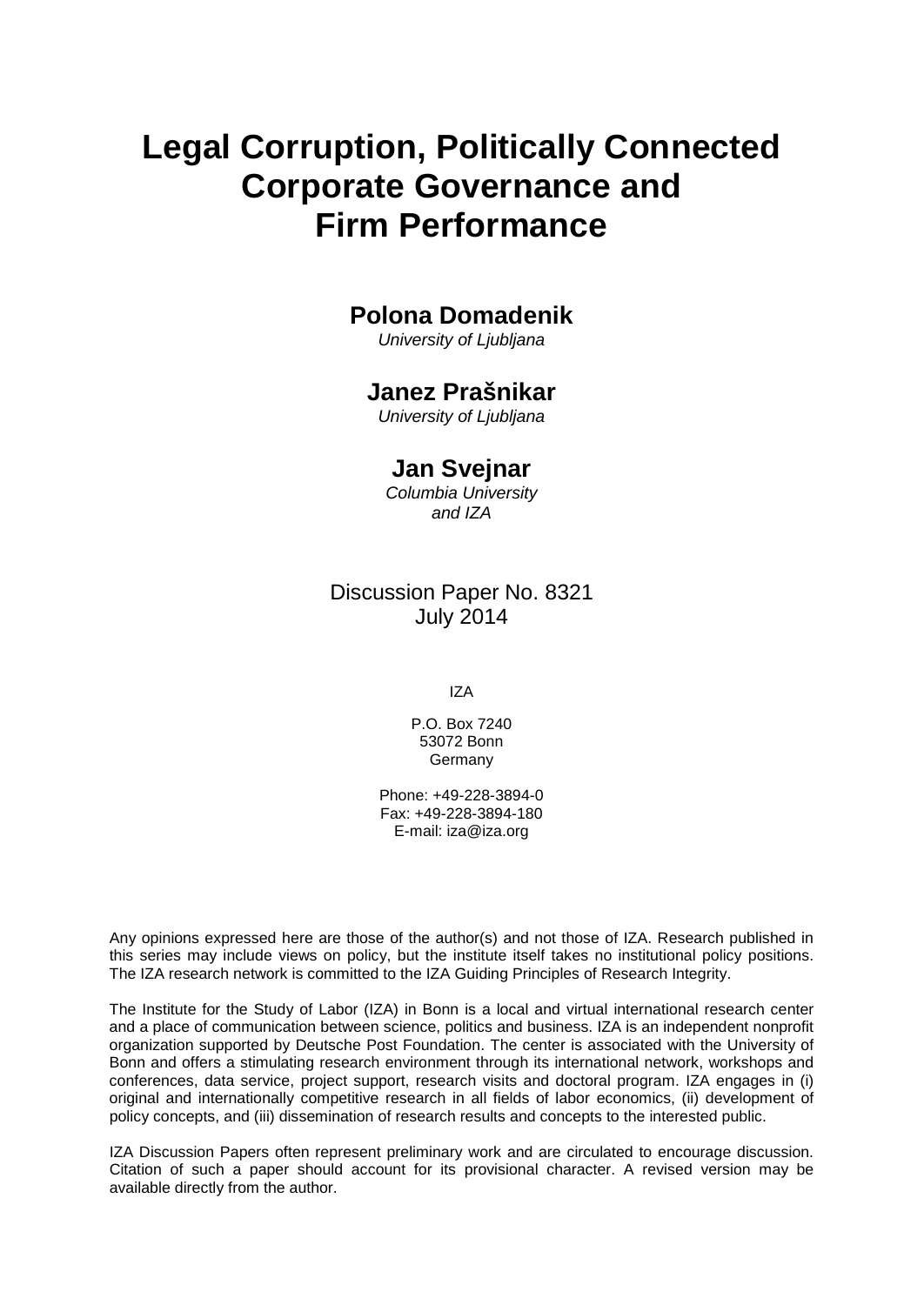IZA Discussion Paper No. 8321 July 2014

## **ABSTRACT**

## **Legal Corruption, Politically Connected Corporate Governance and Firm Performance**

In this paper we present and test a theory of how political corruption, found in many transition and emerging market economies, affects corporate governance and productive efficiency of firms. Our model predicts that underdeveloped democratic institutions that do not punish political corruption result in political connectedness of firms that in turn has a negative effect on performance. We test this prediction on an almost complete population of Slovenian joint stock companies with 100 or more employees. Using the supervisory board structure, together with balance sheet and income statement data for 2000-2010, we show that a higher share of politically connected supervisory board members leads to lower productivity.

JEL Classification: D2, D21, D73, G34, L32

Keywords: corruption, corporate governance, productivity, politicians, state owned enterprises

Corresponding author:

Jan Svejnar Columbia University School of International and Public Affairs 420 West 118th Street New York, NY 10027 USA E-mail: [js4085@columbia.edu](mailto:js4085@columbia.edu)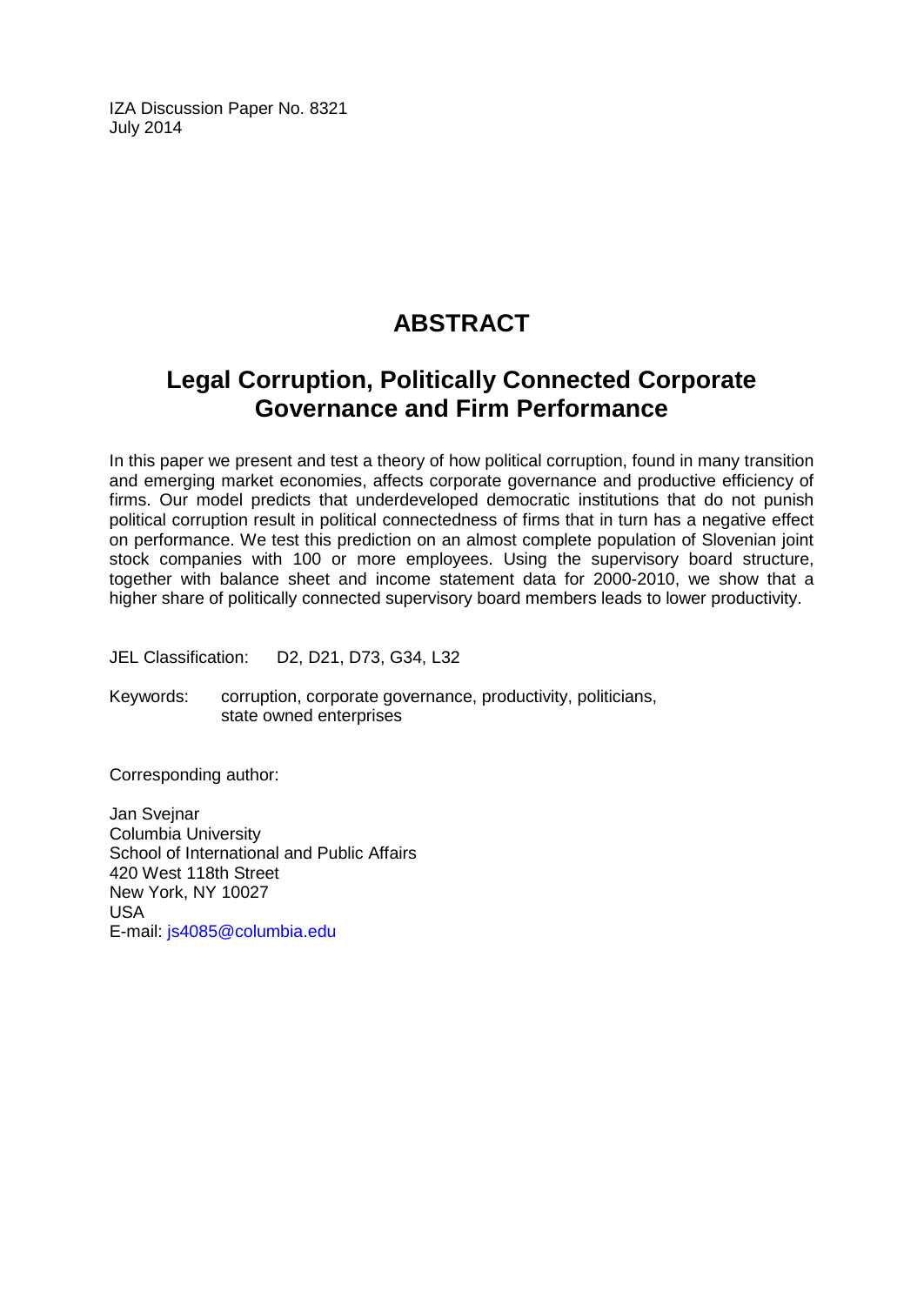#### **1. Introduction**

Why do firms prefer to be politically connected? Researchers have noted that firms try to achieve economic advantages over their competitors in a variety of ways, including a preferential treatment by state-owned banks in obtaining credit, easier access to government contracts, lighter taxation, and more relaxed regulatory environment (Faccio, 2006). Political connectedness has been noted in the seminal papers of Tullock (1967), Stigler (1971) and Krueger (1974), and further documented in more recent studies of developed economies (e.g., Agrawal and Knoeber, 2001, and Krozsner and Stratmann, 1998, for USA) as well as developing and transition economies (e.g., Fisman, 2001, for Indonesia, Khwaja and Mian, 2005, for Pakistan, Kang, 2003, for China, Johnston and Mitton, 2003, for Malaysia, Dombrovsky, 2008, for Latvia, and Vynoslavaska et al., 2005, for Russia and Ukraine).

The relationship between corruption and economic performance has been a focus of attention ever since Olson (1982) argued that special interest groups could cause stagnation and decline of nations. Shleifer and Vishny (1993) developed the argument that corruption is a destructive force in developing countries with weak institutions, and political connectedness of firms has been viewed as a fertile ground for political corruption, especially when there is evidence of "abuse of public office for private gains" (e.g., Kaufmann and Vicente, 2011). As a result, anti-corruption policies have become a central component of development strategies in many countries and the World Bank alone has supported more than 600 anti-corruption programs since 1996 (Banerjee et al, 2012).

Research on corruption faces important theoretical and empirical challenges. On the theoretical side there is a need to go beyond the classical understanding of corruption as a generic form of moral hazard in organizations and analyze corruptive practices in different underlying environments (e.g., Banerjee et al.,  $2012$ ).<sup>1</sup> On the empirical side the most important issue is one of measurement as corruption is illicit and secretive by nature. We contribute to both theory and empirical evidence in this area.

In terms of theory, we build on Bhattacharyya and Hodler (2010) and present a model of corruption as a game between the elites (politicians) and the population, where the quality of democratic institutions plays an important part in punishing corrupt elites. Our model predicts that when corruption is not penalized because of poor political institutions, the level of corruption will increase. In our empirical work, we use unique panel data on firms to test the implication of this prediction, namely whether appointing politically connected individuals to the supervisory boards of directors of firms has a negative effect on the productive efficiency of these firms,

<span id="page-3-0"></span>Our paper relates to several studies documenting connections between firms and politicians. Faccio (2006) for instance finds corporate political connections to be relatively widespread, more evident among larger firms and particularly common in countries that are perceived as being highly

<sup>&</sup>lt;sup>1</sup> The term "environment" refers to the nature of monitoring and punishments, as well as to economic decisions in which the bureaucrats participate (Banerjee et al., 2012).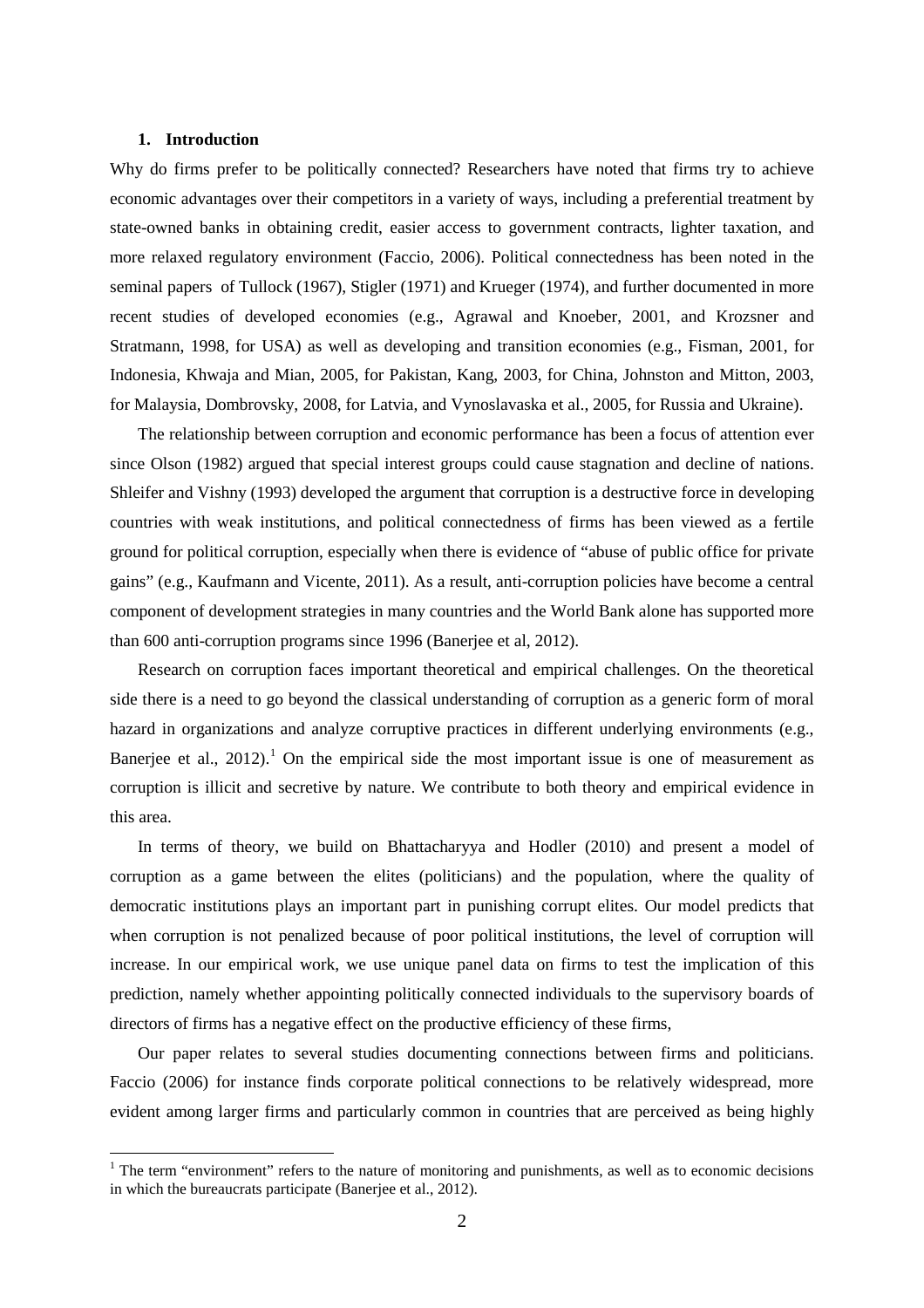corrupt, imposing restrictions on foreign investment and having a less transparent system.<sup>[2](#page-3-0)</sup> She shows that corporate value increases significantly when a senior manager (CEO) enters politics and that there is no significant stock price effect detected when politicians are appointed to corporate boards. Faccio's (2006) findings are consistent with the hypothesis that politicians extract rents from companies they control (De Soto, 1989, Shleifer and Vishny, 1994) and that in equilibrium the cost of connections may offset their benefits. Desai and Olofsgard (2011) extend this notion by presenting a simple model in which politicians require firms to provide goods of political value for economic privileges ("elite exchange"). Based on the World Bank's Enterprise Surveys of approximately 8,000 firms in 40 countries, they are able to show that "privileged" firms are rewarded with improved business environment (lower administrative and regulatory barriers, greater pricing power, and easier access to credit). But these firms also provide politically valuable benefits to politicians through higher employment, bloated payrolls and greater tax payments. These "privileged" firms are found to be worse performers than their non-influential counterparts. Finally, Kaufmann and Vicente (2011) develop a theoretical model where corruption is endogenized and population has a credible threat of insurrection. They test the model on a dataset of 104 countries, suggesting that a lack of internal incentives for the political elite is the force causing the emergence of corruption.

While the existing studies contribute in important ways to our understanding of connections between firms and politicians, none provides detailed measures of "costs" of political connections in terms of lower productivity in a dynamic panel setting over a substantial period of time, using a large sample of firms. We are able to bridge this gap.

We focus our analysis on the effect of politically connected supervisory board members on total factor productivity of firms that they supervise. In addition, we are able to examine the performance effects of the composition of the supervisory boards in terms of gender – governance issue that is of considerable interest from both an academic and policy standpoint.

Slovenia is an interesting country-case in which to study the evolution of political corruption and its effect on firms' productivity over time. The country went through a relatively successful transition from communism to a market economy in the 1990s and it entered the European Union in 2003 after adopting the European institutional framework and satisfying the Maastricht criteria for entering the European Monetary Union (EMU). However, Slovenia has also been characterized by widespread political corruption, underdeveloped democratic institutions and a continuation of high degree of state ownership in many firms. As such, it was unusually severely affected by the recent financial and economic crisis.

<span id="page-4-0"></span><sup>&</sup>lt;sup>2</sup> Faccio (2006) assembled a database of 20,202 publicly traded firms in 47 countries. She identified a firm to be politically connected if at least one of its large shareholders (controlling more than 10 percent of voting shares) or one of its top officers (CEO, president or vice-president) was a member of parliament, minister, or a person closely related to a top politician or political party. Slightly less than 3 percent of firms in the total sample were identified as being politically connected. However, there is a high cross country variation. In Russia, for example, 86.75 percent of the market capitalization was represented by political connected firms.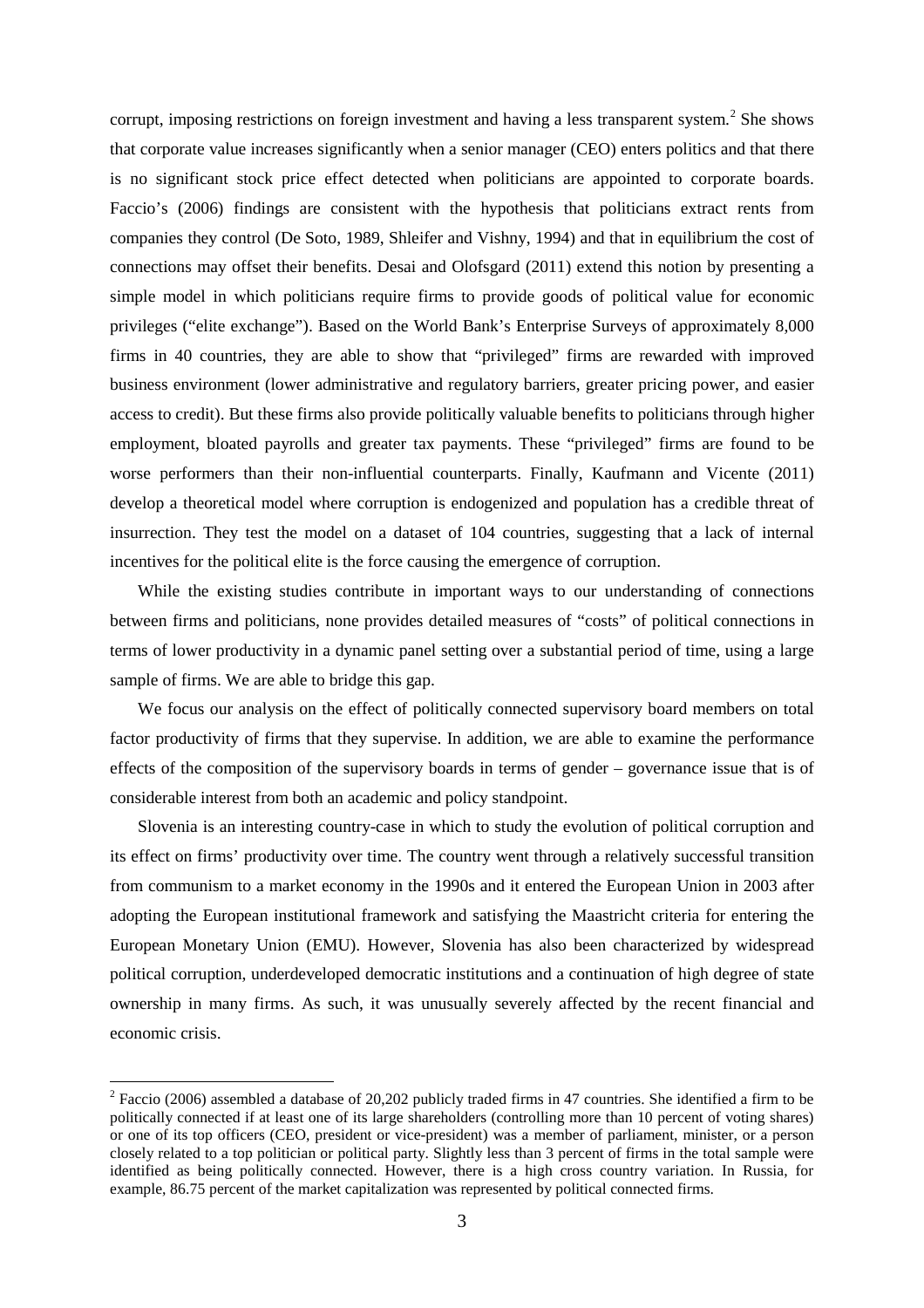At the start of privatization in the 1990s, ninety five percent of Slovenia's GDP was produced by socially owned firms. Although one of the main goals of privatization was to find strategic owners who would bring know-how and new investment into the privatized firms, government eventually kept an important ownership stake through state investment funds. [3](#page-4-0) Moreover, firms in important sectors such as energy production and distribution, utilities, banking, and insurance remained state owned.<sup>[4](#page-5-0)</sup> Anecdotal evidence suggests that the appointment of supervisory board members in (semi-) state owned firms has often been based on political rather than professional criteria and international organizations have increasingly criticized Slovenia for maintaining an inefficient system of corporate governance in these firms. However, as Slovenia's GDP growth averaged close to 5 percent in 2004- 2008, the criticism was not taken seriously. The setting has thus lent itself to possible abuse of political power for private gain (political corruption).

In order to study the effects of political corruption on firms' performance, we have collected unique panel data on the supervisory board structure in 251 firms that represent an almost complete population of joint stock companies with more than 100 employees in Slovenia during the 2000-2010 period. In terms of capital, our sample represents 77 percent of the value of assets of all business entities in Slovenia in 2010. We have identified 3,668 individuals serving as members of the supervisory boards of these firms, with 24 percent of them being politically connected in the 2000- 2010 period.

Combining individual characteristics of supervisory board members with the firms' balance sheet and income statement data enables us to contribute to the literature in several important ways. First, we build on Bhattacharyya and Hodler's (2010) theoretical model of corruption to generate a theoretical model that reflects the institutional setting of Slovenia. Second, to the best of our knowledge we are the first to test the effects of political corruption using detailed firm-level panel data. We find evidence of political corruption and show in Table A1 in the appendix that its trend is increasing rather than decreasing over time. Third, in terms of empirical methodology we control for pre-treatment conditions and generate results using the Blundell-Bond (2000) GMM panel data estimator.

The paper proceeds as follows. In the next section we present the theoretical model, while in the third section we discuss the institutional setting and empirical specification. In the fourth section we describe the dataset and data collection process. In the fifth section we present our empirical results and in the last section we draw our conclusions.

<span id="page-5-1"></span><sup>&</sup>lt;sup>3</sup> We describe the privatization process in more detail in chapter 3.

<span id="page-5-0"></span><sup>&</sup>lt;sup>4</sup> The previous (Yugoslav) economic system of self-management was based on social ownership. The firms belonged to the society as a whole, but were managed by workers of self-managed enterprises on a principle one person one voice. See Prašnikar and Svejnar (1991) for details.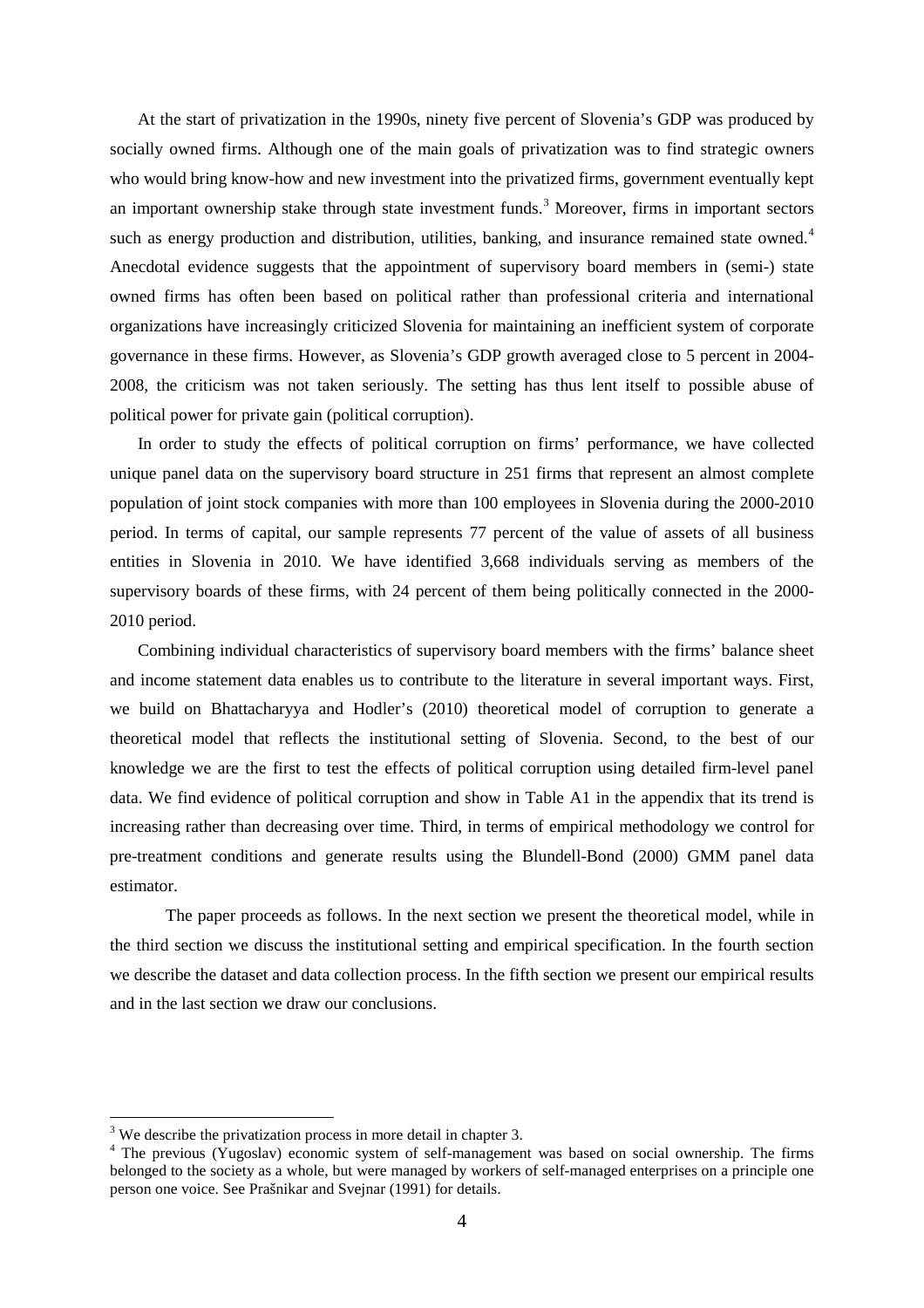#### **2. Theoretical Framework of Political Corruption**

Kaufmann and Vicente (2011) define corruption in a broad sense as a collusive agreement between some agents in the economy who are able to swap political power over time in order to capture private gains. The most direct example is a situation where politicians have connections to firms and both exploit these connections for mutual benefit. The benefit might take the form of a special legislation or donation for a political campaign. Exchanging favors may also take the form of an explicit switch in the "position chair" among the elite players.

A political economy model of corruption may also involve politicians interacting with a population that has the possibility of using political instruments to affect the welfare of the politicians. Kaufmann and Vicence (2011) for instance assume that the population can react to corruption by "insurrecting" – making the corrupt agents suffer a sufficiently high penalty. $5$ 

Our theoretical model incorporates this reasoning and builds on the theoretical model of Bhattacharyya and Hodler (2010) in order to capture relevant dimensions of political corruption. While keeping the skeleton of Bhattacharyya and Hodler's (2010) model intact, we depart from their model in two distinct ways. First, we assume that corruption decreases the private gains of production and therefore reduces private investment.<sup>[6](#page-6-0)</sup> Secondly, we allow for the response of the elite to be observable in a dynamic context.

We assume that there are three groups of players in the economy: the incumbent political elite (E) with incumbent president in power, a challenger in the form of "new" elite (NE) and the rest of the population. The incumbent and new elite groups are homogenous groups and may be of either a good type  $(θ<sub>G</sub>)$  with probability α or a bad type  $(θ<sub>B</sub>)$  with probability 1-α. There are two periods, 1 and 2. In period 1 the incumbent elite E chooses its level of corruption  $c_1$ . Based on the level of  $c_1$  the population at the end of period 1 supports either the incumbent or the new elite. The level of corruption in period 2 depends on the choice of elite that has been elected at the end of period 1. We assume that the good elite always selects a lower level of corruption than the bad elite:

 $c(\theta_B) > c(\theta_G)$ .

The main source of income for all three groups of players is domestic production  $A<sub>i</sub>$ , that is primarily determined by the individuals' labor-leisure choice and their decisions over tangible and intangible

<sup>&</sup>lt;sup>5</sup> In this context they treat legal corruption as arising when elite prefers to hide corruption from the population and the costs of hiding are so called investment in "legal barriers". Investment in legal barriers and "insurrections" crucially depends on accountability and initially inequality among population. It can be proved that in the case of low initial inequality the legal corruption arises in the case of low accountability. In this case the legal barriers arise every period as well. On the other hand in the same case of low initial inequality but high accountability (for example like in Scandinavian countries) legal corruption and legal barriers do not arise and economy stays in this equilibrium.

<span id="page-6-0"></span><sup>&</sup>lt;sup>6</sup> For the sake of simplicity, we also exclude the concept of corruptive income based on natural resources. The resource income largely depends on a country's resource abundance and our our model is designed for a country that is not rich in natural resources.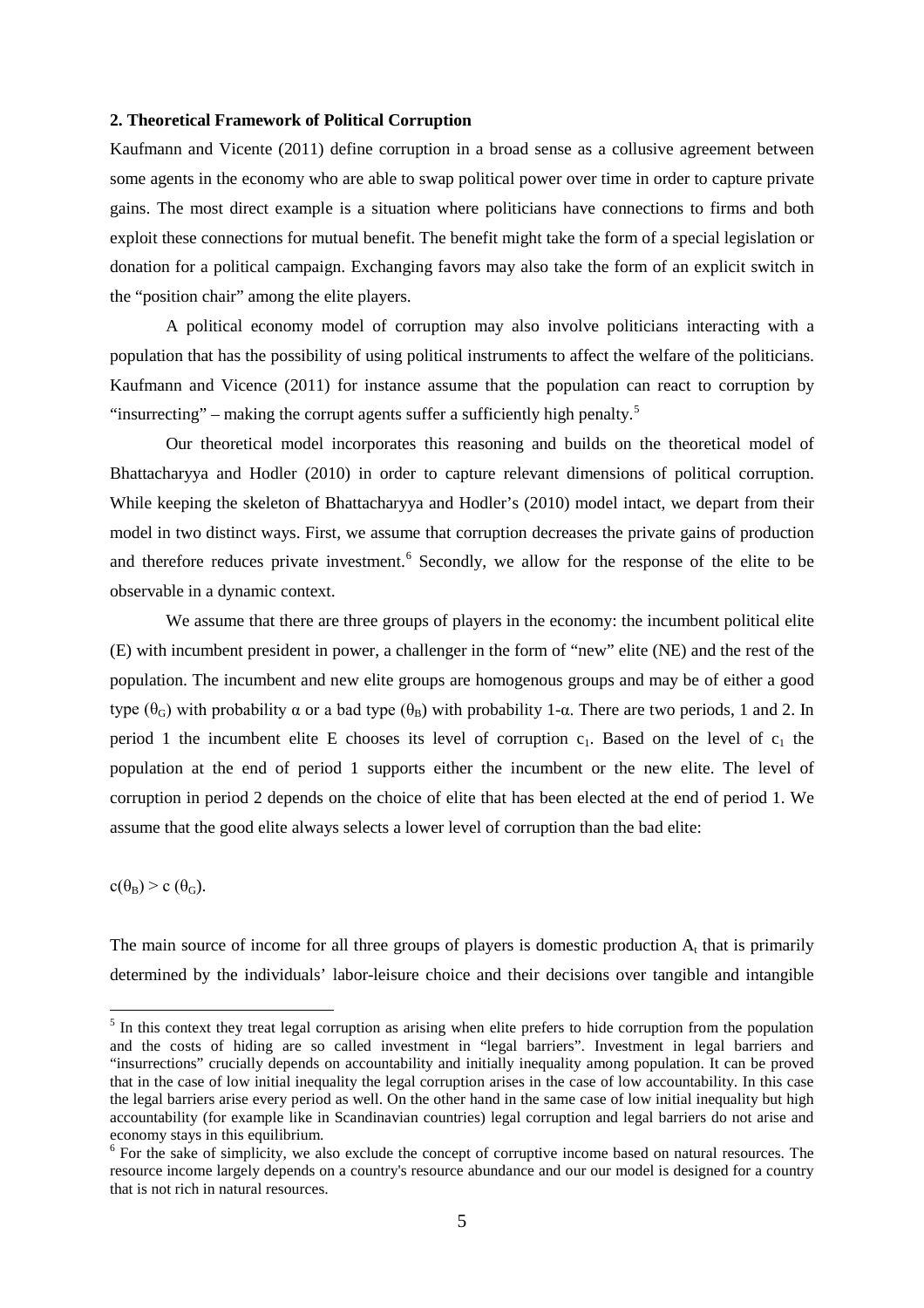capital accumulation (Bhattacharyya and Hodler, 2010). Corruption lowers the private return on productive activities and hence also the individuals' level of investment. We assume that production  $A_t$  is a continuous function of corruption  $A_t = A(c_t)$  with  $A'(c_t) < 0$  and  $A''(c_t) < 0$ .

Following Bhattacharyya and Hodler (2010), we define the payoffs of the three players as follows. The welfare of the population in period t is

$$
W_t = W(c_t) = (1 - c_t)A(c_t).
$$
 (1)

The payoff of the incumbent elite u<sub>t</sub> depends positively on corruption revenues  $\pi(c_t) = c_t^* A_t$  and on people's welfare  $W(c_t)$ :<sup>7</sup>

$$
u_t = \pi(c_t) + \theta W(c_t) = (c_t + \theta(1-c_t))A(c_t).
$$
 (2)

The challenging new elite is not in power in period t and thus has utility equal to zero. An important novelty of the Bhattacharyya and Hodler (2010) model is the introduction of democratic institutions. The quality of institutions is given by comparing probability p of electing good politicians in the next period with probability q of not being able to replace incumbent elite with new elite if people do not support the incumbents anymore. We assume that  $0 \le q \le p \le 1$ . The quality of democratic institutions is given by  $D \equiv p - q$ . Low values of D signal poor democratic institutions as people's vote has little impact on the probability that the new elite come to office. On the other hand, high D implies that the incumbents are likely to stay in the office only if the people want them to stay.

In order to find equilibrium in this two-stage dynamic game with imperfect information, one applies the principle of backward induction. Assume that the elite in power in period 2 has no strategic incentives (e.g., to be elected in the following period) and it simply chooses the level of corruption that maximizes its utility, given its type  $\theta$ : u<sub>2</sub> = u(c<sub>2</sub>; $\theta$ ). The good elite benefits more from being in office in the second period  $\theta W(c_t)$  as  $\theta_G > \theta_B$ . In general, the elite in office chooses c\* that maximizes (2):

<span id="page-7-0"></span>
$$
c^* \equiv \argmax_{ct} u_t(c_t; \theta) = -A/A' - \theta/(1-\theta). \tag{3}
$$

If the politicians in power are highly corrupt,  $\theta$  is close to zero and the level of corruption depends on the ratio between production revenue and the marginal revenue from corruption. Corruption is always positive as  $A \le 0$  by definition. In choosing the level corruption, the elite compares the value of production at a given level of corruption to the marginal revenue of increasing corruption by one unit.

 $<sup>7</sup>$  As noted by Bhattacharyya and Hodler (2010), there are different motives for why the incumbent elite also</sup> cares about people's welfare and the performance of the economy. First, the economic conditions in general determine the salary of the incumbent elite and, second, the status and influence of the elite in the international community depends on the welfare of citizens.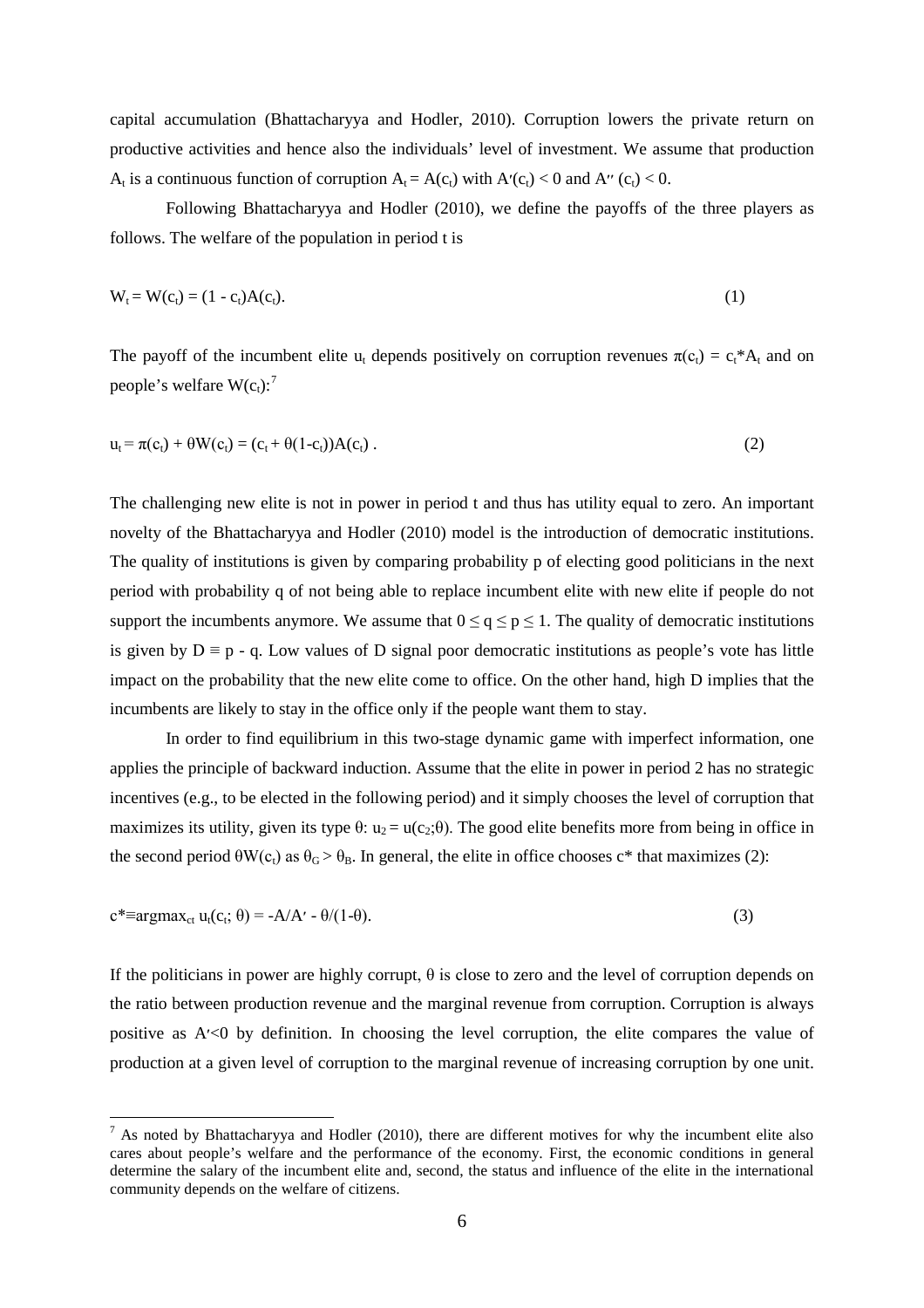If politicians are good, with θ being close to unity, the second term dominates and is negative if  $θ ≤ 1$ . As corruption cannot be negative, we assume that the good elite always chooses  $c^* = 0$ .

If the bad politicians are in power, their chosen level of corruption in period two is higher, the less they benefit from social welfare  $(dc^*/d\theta < 0)$ . In deciding whom to support at the end of period 1, the people are aware that their welfare will be higher with good rather than bad politicians in office. In particular, the people will prefer the elite with higher θ. They therefore support the incumbent elite only if they believe that it is good with a higher probability than the challenger, or  $\mu(\theta_E|c_1) > \alpha$ . In equilibrium, a bad incumbent doesn't get people's support if he plays  $c_1 > 0$ . If he knows he will not get people's support at the end of period 1, it is better for him to choose the level of corruption that maximizes  $u_1(c_1;\theta_B)$ . His expected utility in both periods is therefore equal to

$$
V(c^*; \theta_B) = (1 + q)u(c^*; \theta_B), \qquad (4)
$$

while his utility from choosing  $c_1=0$  and getting people's support is

$$
V(0; \theta_B) = u(0; \theta_B) + pu(c^*; \theta_B). \tag{4'}
$$

Bad elite therefore chooses  $c_1(\theta_B) = c^*$  if  $V(c^*;\theta_B) > V(0;\theta_B)$ , or  $D < (u(c^*;\theta_B) - u(0;\theta_B))/u(c^*;\theta_B)$ , as shown by Bhattacharyya and Hodler (2010). When  $D < (u(c^*, \theta_B) - u(0; \theta_B))/u(c^*, \theta_B)$  then the bad elite also chooses no corruption.

An interesting case arises when we observe the elite's decisions in a dynamic context in the environment of Slovenian-type underdeveloped democratic institutions, as described in the next section. Improving political institutions and increasing the probability of replacing the corrupt elite increases the opportunity cost of being replaced and therefore makes corruption income less attractive as compared to other benefits of being in power. On the other hand, elites learn how the society treats the signal of corruption and they change their behavior accordingly, becoming either more or less corrupt. Increasing an elite's willingness for corruption (lowering θ) the benefit of corruption increases, ceteris paribus:

$$
d((u(c^*;\theta_B) - u(0;\theta_B))/u(c^*;\theta_B))/d\theta < 0. \tag{5}
$$

Our model hence predicts that in the case when corruption is not penalized because of poor political institutions, we should expect the level of corruption to increase.

Due to its illicit nature, we measure corruption indirectly – by estimating productive efficiency of firms with different potential extent of political corruption. In the next section, we first highlight the development of Slovenian economic environment and then present our econometric model.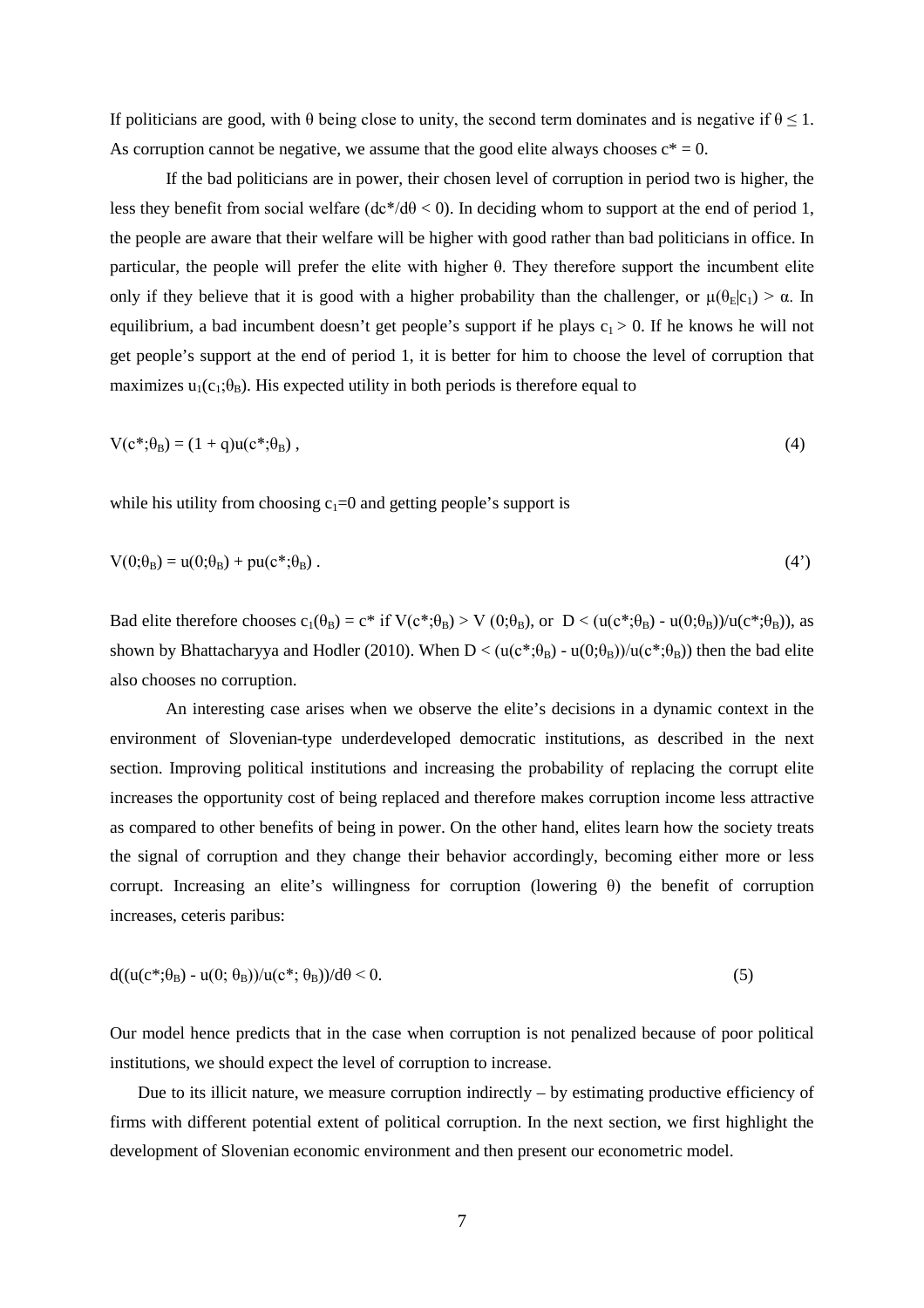#### **3. The Institutional Setting and Empirical Specification of the Model**

#### 3.1. The Institutional and Policy Setting

Slovenia is a post-communist country that entered the transition in the early 1990s. One of the most important tasks of economic policy was to carry out privatization. A major difference of opinion emerged between the so-called "left" (old) and "right" (emerging) elite about how to privatize social property. While the new elite advocated a revolutionary approach (first nationalizing completely the socially owned firms and then privatizing them through ten state-owned investment funds), the old elite was in favor of employee and managerial buy-outs.<sup>[8](#page-7-0)</sup> After lengthy discussions, a compromise was reached and the Parliament passed the Law on the Transformation of Social Property (1992) – an umbrella law for implementing other laws that followed. In this context, it is to be noted that Slovenia selected a transition strategy in which foreign capital didn't play a substantial part.<sup>[9](#page-9-0)</sup> Privatization took place after 1995 when additional laws supplementing the core legislation were implemented. Most firms that were subject to the privatization law<sup>[10](#page-9-1)</sup> prepared their privatization plans between 1995 and 2000.

The 1992 Privatization Law allocated 20 percent of a firm's shares to insiders (workers), 20 percent to the Development Fund which auctioned the shares to investment funds, 10 percent to the National Pension Fund, and 10 percent to the Restitution Fund. In addition, in each enterprise the workers' council or board of directors (if one existed) was empowered to allocate the remaining 40 percent of company shares for sales to insiders (workers) or outsiders (through a public tender). Based on the decision about the allocation of this remaining 40 percent of shares, firms can be classified as being privatized to insiders (the internal method) or outsiders (the external method). In 2000 the first phase of privatization was almost completed, with majority of ownership in the small and medium sized firms being in the hands of state funds, investment funds and insiders (managers and workers). In large firms, state funds and investment funds gained control over the decision making process as these firms (a) were too big to privatize substantial part of their capital to insiders and (b) had many small dispersed owners.<sup>11</sup>

<sup>&</sup>lt;sup>8</sup> In fact there was also a third model of privatization proposed by Ribnikar and Prašnikar that favors the idea of converting all assets of socially owned firms to preferential shares of retirement funds. New owners would invest funds into firms and gained the governance power. All three models are described in details in Prašnikar and Svejnar (1993).

<span id="page-9-0"></span><sup>&</sup>lt;sup>9</sup> In 2002 Sandoz took over Lek, a pharmaceutical company that was one of the largest firms in Slovenia. Although this takeover worked well for the company, speculations that the existing management team reaped substantial rewards by trading on the basis of internal information have never been dispelled. A prevalent position taken by the politicians was not to privatize most successful Slovene companies to foreigners, if not necessary.

<span id="page-9-1"></span><sup>&</sup>lt;sup>10</sup> The Law did not apply to enterprises providing special public services, banks and insurance companies, enterprises engaged in the organization of gambling, enterprises that were transformed under the Law on Cooperatives, enterprises that were transformed under the forestry legislation, and firms in the process of bankruptcy.

<span id="page-9-2"></span> $11$  As reported by study of Domadenik, Prasnikar and Svejnar (2008) that analyzed ownership structure in 157 big and medium sized Slovene firms slightly more than one-half of those firms were privatized primarily to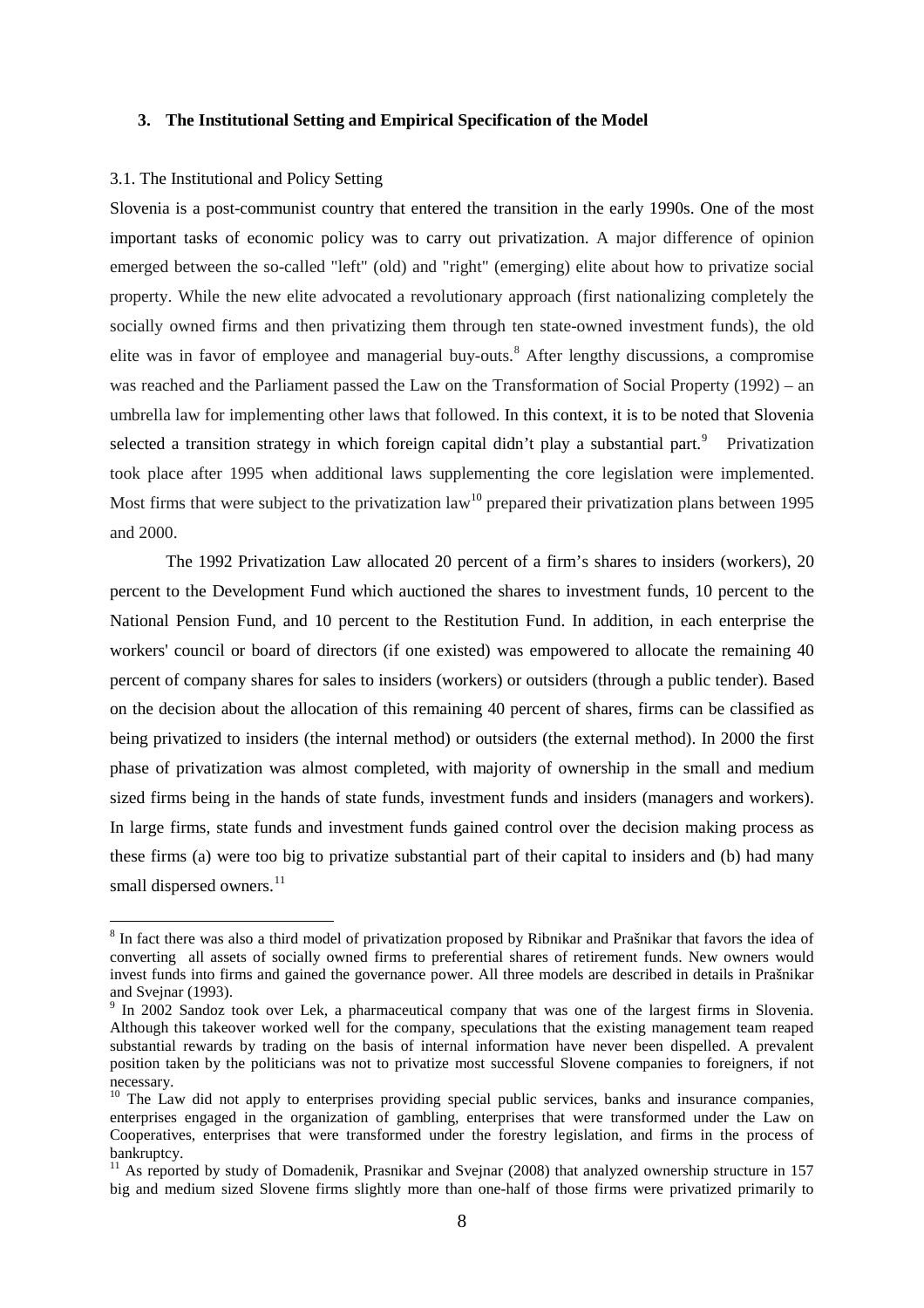The privatization process was relatively efficient in the small and medium sized firms. Many of them eventually bought the ownership stake of the other parties to the privatization process (the state and investment funds). Large firms, on the other hand, found themselves in a position where the state remained a powerful owner through the indirect ownership of the Funds. The politicians soon realized that a loophole in the privatization law enabled them to control the supervisory boards of these quasi-privatized large firms, thus allowing them to influence also the appointment of management boards.

In 2001 a managerial buy-out of a quasi-privatized BTC company took place, using as financing the cash-flow of the firm. This opened the way for other management teams in big firms to act in a similar way. Following the BTC example, most takeovers were initiated and implemented by managers who were appointed by the political elite or had close ties to it. This constituted a second wave of privatization (2004-2008) that resulted in a few successful cases, while some of the largest firms either ended up in bankruptcy with a high level of indebtedness or had their shares seized by the banks as the special purpose vehicles (SPVs) established for the leveraged management buyouts were unable to repay their accumulated loans. In the meantime, in firms with prevailing state ownership the political elites continued to appoint politically selected supervisory board members who in turn elected politically selected members of the management board. In view of the underdeveloped governance institutions, the politicians were not "punished" for the mis-management of these quasi-privatized firms.

After 2005 OECD started to warn Slovenia about inefficient management of firms with substantial state ownership. Because of this criticism and growing evidence about politically motivated appointment of supervisory board members, a new agency for capital investment management was formed to make appointment of board members transparent. However, anecdotal evidence and our firm-level information suggest that corporate governance in firms with state ownership remained the same. In 2011, under a new government, the agency was in fact liquidated.

#### 3.2 The empirical model

 $\overline{a}$ 

We assume that the production function of an individual firm may be approximated by a Cobb-Douglas form in a standard way (e.g., Acemoglu, 2009 and Jones, 1998) as:

$$
Y_{it} = A_t K_{it}^{aK} L_{it}^{aL},\tag{6}
$$

where  $Y_{it}$  represents output of firm i in period t,  $K_t$  and  $L_t$  are capital and labor inputs, respectively, and At is the Hicks-neutral efficiency level, or total factor productivity (TFP), of firm *i* in period *t*.

insiders. The average share ownership was 31 percent by insiders, 34 percent by state and investment funds, 21 percent by other firms and 13 percent by other owners (banks and direct state ownership).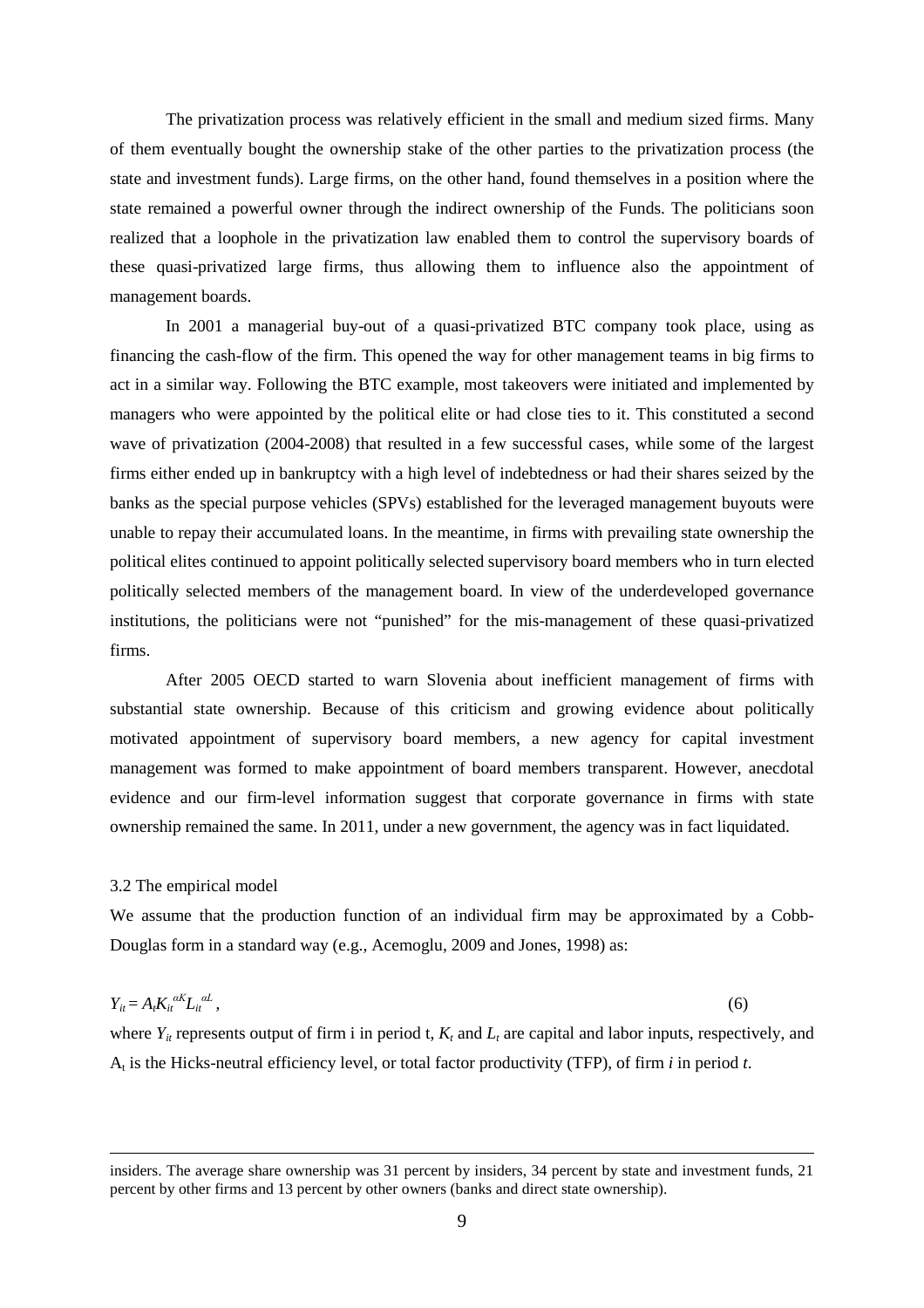While  $Y_{i}$ ,  $K_{i}$  and  $L_{i}$  are observable (usually in terms of value rather than in quantities),  $A_{i}$  is unobservable and is usually inferred as a residual.<sup>[12](#page-9-1)</sup> The acceleration of productivity growth in the US in the mid-1990s has generated the "new economy" view and a source-of-growth model started to stress the potential importance of intangible investments and their capitalization over time. In this context, our test of whether the composition of a firm's supervisory board affects its TFP may be interpreted as a test of the effect of a corporate governance structure on the ability of firms to generate intangible investment. $^{13}$  $^{13}$  $^{13}$ 

In order to make the methods of measuring capital and labor more symmetric and capture the quality of the workforce, we use the wage bill as a measure of  $L_{it}$ . As argued for instance by Fox and Smeets (2011), the wage bill reflects the marginal product of labor better than does the number of employees.<sup>[14](#page-11-1)</sup>

Expressing equation (6) in logs yields

$$
y_{it} = \alpha_0 + \alpha_k k_{it} + \alpha_L l_{it} + \zeta_{it} + u_{it}, \qquad (6a)
$$

where lower case letters correspond to the natural logarithms of variables in equation (6), while  $lnA_{it}$  =  $\alpha_0 + \xi_{it} + u_{it}$ . While  $\alpha_0$  measures the mean efficiency level across all firms over time,  $\xi_{it}$  and  $u_{it}$  capture producer-specific deviations from the mean -- *ξ*it refers to factors such as managerial ability and the composition of the supervisory board that are observed by firm i and are likely to affect its choices of inputs, while  $u_{it}$  is an i.i.d. component that captures factors that are unobserved by the firms and hence affect output but not the choice of inputs. It also represents a measurement error in output or errors due to functional form discrepancies. These deviations may be further separated into an observable (or at least predictable) and unobservable components.

The identification and estimation of production functions using data on inputs and output is among the oldest empirical problems in economics with a key challenge of identification arising from endogeneity of inputs (the transmission bias discussed for instance by Griliches and Mairesse, 1998). Dynamic GMM panel data models (e.g., Arellano and Bond, 1991, and Blundell and Bond, 2000) are among the most popular approaches to tackle the problem of endogeneity by exploiting instruments based on lagged input decisions of the firm. We use the Blundell-Bond approach and specify our model (6a) as a dynamic augmented production function in which different supervisory board structures – contained in the *ξ*it term in equation (6a) above -- may affect TFP. The key explanatory variable with which we augment equation (6a) is the share of the supervisory board members who are

<span id="page-11-2"></span><span id="page-11-0"></span>

 $12$  This is Abramovitz's famous "measure of our ignorance."<br> $13$  Intangible resources in countries with underdeveloped capital and financial markets crucially depend on the ability of firms to generate internal funds. This is especially the case in Slovenia, as shown by Domadenik, Prašnikar and Svejnar (2008).

<span id="page-11-1"></span><sup>&</sup>lt;sup>14</sup> The correlation between and individual's wage and productivity is high even when the markets are not perfectly competitive.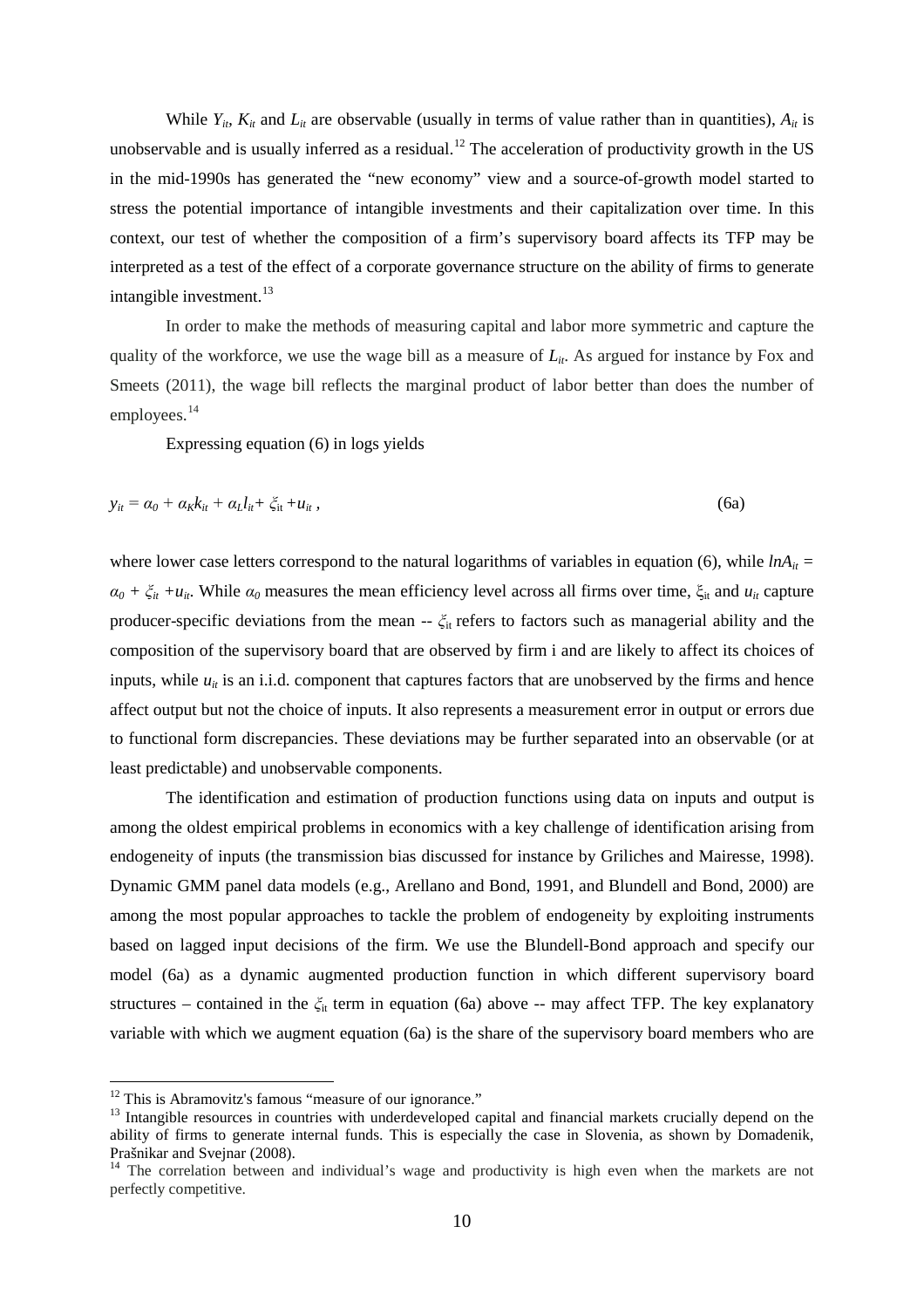politically connected and who are the focus of our analysis. In addition, we include as explanatory variables the shares of board members who are female and foreigners, the share of board members who live in the region of the firm, the size of the firm, and the annual shifts in the average TFP. The shares of women and foreigners are included in order to test whether greater board diversity in terms of gender and international composition affects the firm's efficiency. [15](#page-11-2) The share of board members who live in the region of the firm is included to assess the validity of the corporate social responsibility concept that local board members induce greater efficiency by bringing in a combination of a local sense of responsibility and local knowledge. Firm size is included to allow for productivity differences between small and large firms.

The empirical model is specified as follows:

$$
y_{it} = \alpha_0 + \alpha_1 y_{it-1} + \alpha_2 k_{it} + \alpha_3 k_{it-1} + \alpha_4 l_{it} + \alpha_5 l_{it-1} + \alpha_6 \cdot * SB\_STRUCTURE_{it} + \alpha_8 * SIZEi + \alpha_8 \cdot * YEAR_t + u_{it},
$$
  
(7)

where SB\_STRUCTURE is a vector representing the structure of the Supervisory Board (measured by the shares of the board members who are politically connected and females), SIZE is a dummy variable that takes on value of 1 when the firm has more than 250 workers (large firm) and zero when it has 100-250 workers (medium sized firm). YEAR is a vector of dummy variables capturing annual time effects,  $\alpha$ 's denote parameters, and  $u_{it}$  is the error term.

We apply Blundell-Bond (2000) GMM system estimation method to annual 2000-2010 firm-level data and we supplement the instruments that are generated directly by the system specification with several additional instruments. The first set of additional instruments is related to the privatization process in the 1990s. Based on evidence from Prasnikar and Svejnar (2006) and Domadenik et al. (2008), we categorize the firms into four groups. The first two groups consist of "de-novo" firms being owned either by foreigners or domestic private owners, the third group refers to firms that were subject to privatization in the 1990s, and the fourth group is represented by firms that remained fully in state ownership (utilities, telecommunication and energy production and transmission). We anticipate that the initial ownership structure in the late 1990s is an important factor explaining input levels in the years that followed. The second set of instruments consists of the contemporaneous regional unemployment rate in the period of 2000-2010, lagged (1998 and 1999) number of employees, and the change in return on equity in 1999.

<span id="page-12-0"></span><sup>&</sup>lt;sup>15</sup> If gender discrimination exists, firm performance would be better off in cases of a more balanced recruitment policy for managers and supervisory board members. Empirical evidence is mixed, ranging from positive effects of diversity management (Carter et al., 2003, Singh and Vinnicombe, 2004, and Smith et al., 2006) to no effect at all (Kochan et al., 2003).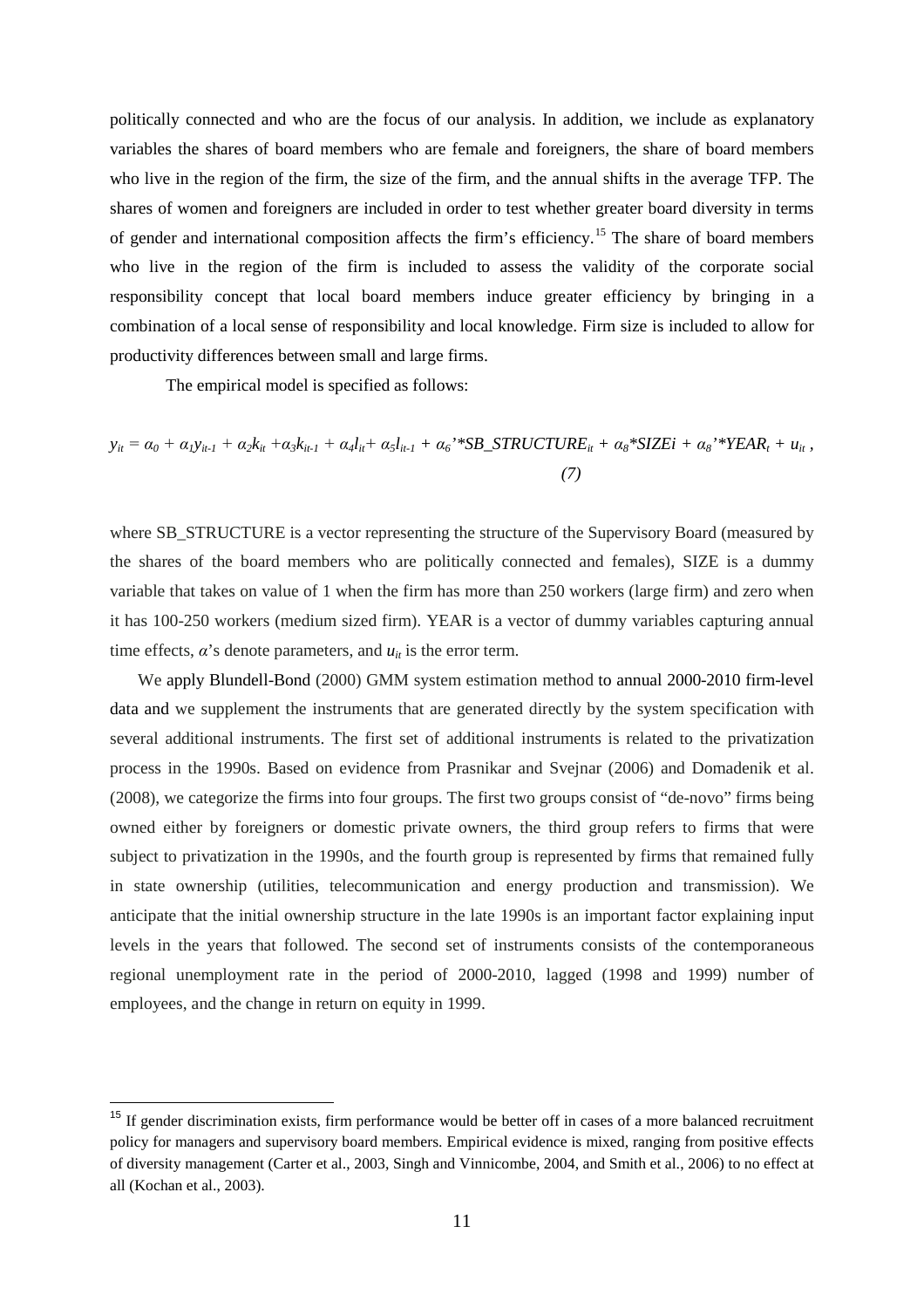#### **4. The sample**

#### 4.1 The data collection process

Our sample is drawn from the population of large and medium sized non-financial joint-stock companies and holdings that existed in Slovenia during the period 2000-2010. All the firms employed more than 100 employees and had either one or two-tier corporate governance system.

The data were obtained in three phases. First, we collected publicly available data about members of the supervisory boards from the Agency of the Republic of Slovenia for Public Legal Records and Related Services (AJPES). This database ought to contain the first and last name, board position, home address, and country of residence of members of all supervisory boards. In particular, we were able to collect complete data on 308 out of 384 firms that existed in the group of non-financial joint-stock companies and holdings.<sup>[16](#page-12-0)</sup> The resulting database covers 3,668 supervisory board members.

We complemented the official source of supervisory board members' identification with reliable sources published on the internet to obtain data about the board members' political affiliation and other personal characteristics.<sup>[17](#page-13-0)</sup> We started by scanning online election registers to match the names and addresses of political election candidates with information in our supervisory board database. For the matched individuals we enlarged our dataset with information about their political affiliation and year of birth.

In the third phase of data gathering we matched our database of supervisory board members with financial data from balance sheet and income statements for the 308 selected firms. After excluding firms with no balance sheets' data available<sup>[18](#page-13-1)</sup> we ended up with 251 firms. Our final data set is an unbalanced set of 251 firms with 2,712 firm-year observations on all members of the supervisory board and balance sheet and income statement records. For these firms we also collected balance sheet and income statement data for the period of 1996-1999 in order to use these lagged values as instrumental variables in our empirical model.

<sup>&</sup>lt;sup>16</sup> Companies were not required to report names of supervisory board members before 2007, however, and we were hence able to gather complete information about supervisory board members in 308 firms. 155 of them operated in the tradable sector and 153 in the non-tradable sector. It is important to note at this point that of 308 companies that had a supervisory board and were used in the analysis 292 had its own supervisory board. Remaining 16 companies did not have its own supervisory board but were owned and controlled by parent company with a supervisory board. Thus, for these 16 companies supervisory board data from parent company was used as a proxy that determined how important business decisions were made. We assumed that political influence from the parent company was also present in the decision-making of the daughter company.<br><sup>17</sup> In particular, we have carefully checked if any supervisory board members had a political affiliation defined as

<span id="page-13-0"></span>being a candidate for a local and/or state-level elected position, member of a political party or continuously expressing public support for a given political party.

<span id="page-13-2"></span><span id="page-13-1"></span> $^{18}$  From AJPES registry we were able to get balance sheet and income statement data for most of the companies except for companies facing compulsory settlement, companies in bankruptcy procedure and those companies that underwent significant organizational change that prevented us from making a consistent panel of financial data.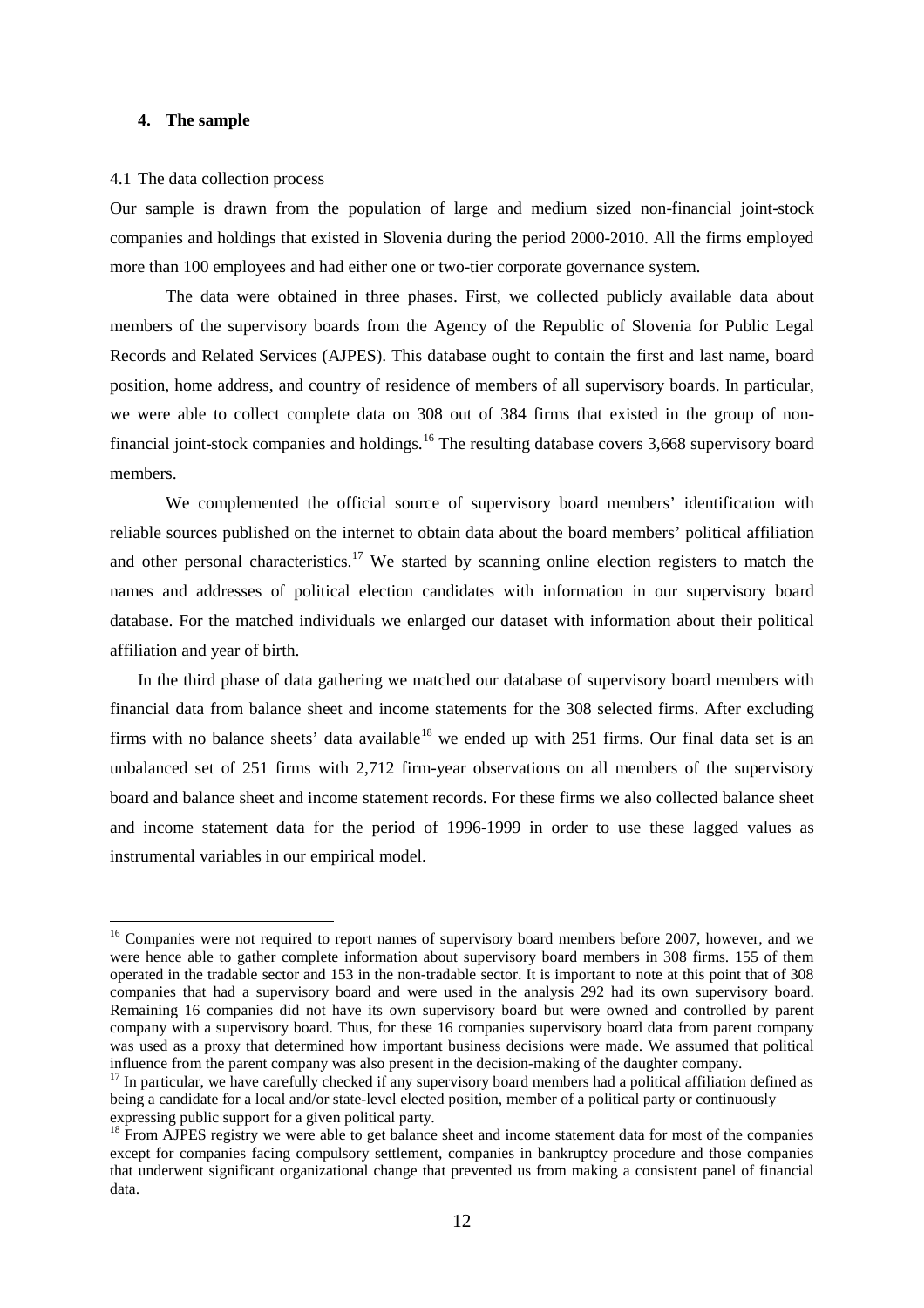#### **4.1 Description of variables used in the empirical model**

In 2010 the 251 sampled firms accounted for 77 percent of fixed assets of all firms in Slovenia and on average employed 528 employees. In the 2000-2010 period an average supervisory board had 5.31 members, 18.9 percent of whom were women. Full 24.5 percent of supervisory board members in an average firm were politically affiliated.

|                                            |       | 2000-2003 |       | 2004-2008 |             | 2009-2010 | 2000-2010   |           |
|--------------------------------------------|-------|-----------|-------|-----------|-------------|-----------|-------------|-----------|
|                                            | Mean  | <b>SD</b> | Mean  | <b>SD</b> | <b>Mean</b> | <b>SD</b> | <b>Mean</b> | <b>SD</b> |
| Number of<br>supervisors                   | 5.673 | 2.150     | 5.247 | 2.081     | 4.803       | 2.023     | 5.319       | 2.118     |
| Share of politically<br>affiliated members | 0.220 | 0.216     | 0.259 | 0.240     | 0.258       | 0.240     | 0.245       | 0.234     |
| Share of female<br>members                 | 0.199 | 0.186     | 0.185 | 0.197     | 0.175       | 0.201     | 0.189       | 0.194     |

Table 1: Supervisory board composition by period

Since the economy and the privatization process went through three important phases during 2000-2010, we carry out our analysis for the entire period, as well as in the context of these three phases. The first phase (2000–2003) is the post-privatization period after the first privatization. During this phase, most firms completed the restructuring envisioned by the 1992 Law on Privatization. This is also a period of high investment and various other restructuring activities documented by Domadenik et al. (2008). The second phase is the period of economic upturn that lasted from 2004 to 2008 and contains the start of the second phase of privatization that relied primarily on management buyouts. The third phase (2009-2010) corresponds to the recent financial and economic crisis. The three periods also approximate the country's political cycles, with a left-center coalition governing in the first period, a right-center coalition governing in the second period and a left-center coalition being in charge in the third period.

As may be calculated from Table 1, during the three periods firms on average reduced the number of supervisors by 15.3 percent. On the other hand, the share of politically connected members recorded an increase while the share of female appointees decreased during the period under study.

Based on ownership, we classify the firms in our sample as state owned firms, foreign owned firms, firms owned by a large domestic owner, management buy-out (MBO), internally owned firms, and firms with dispersed ownership (no single type of an owner having majority ownership). These ownership groups originate from the privatization process in Slovenia, as described in section 3.<sup>[19](#page-13-2)</sup> Approximately one-third of the sample (33.5 percent) consists of state owned firms, 11.2 percent is

<span id="page-14-0"></span><sup>&</sup>lt;sup>19</sup> See also Bole et al. (2011) for details.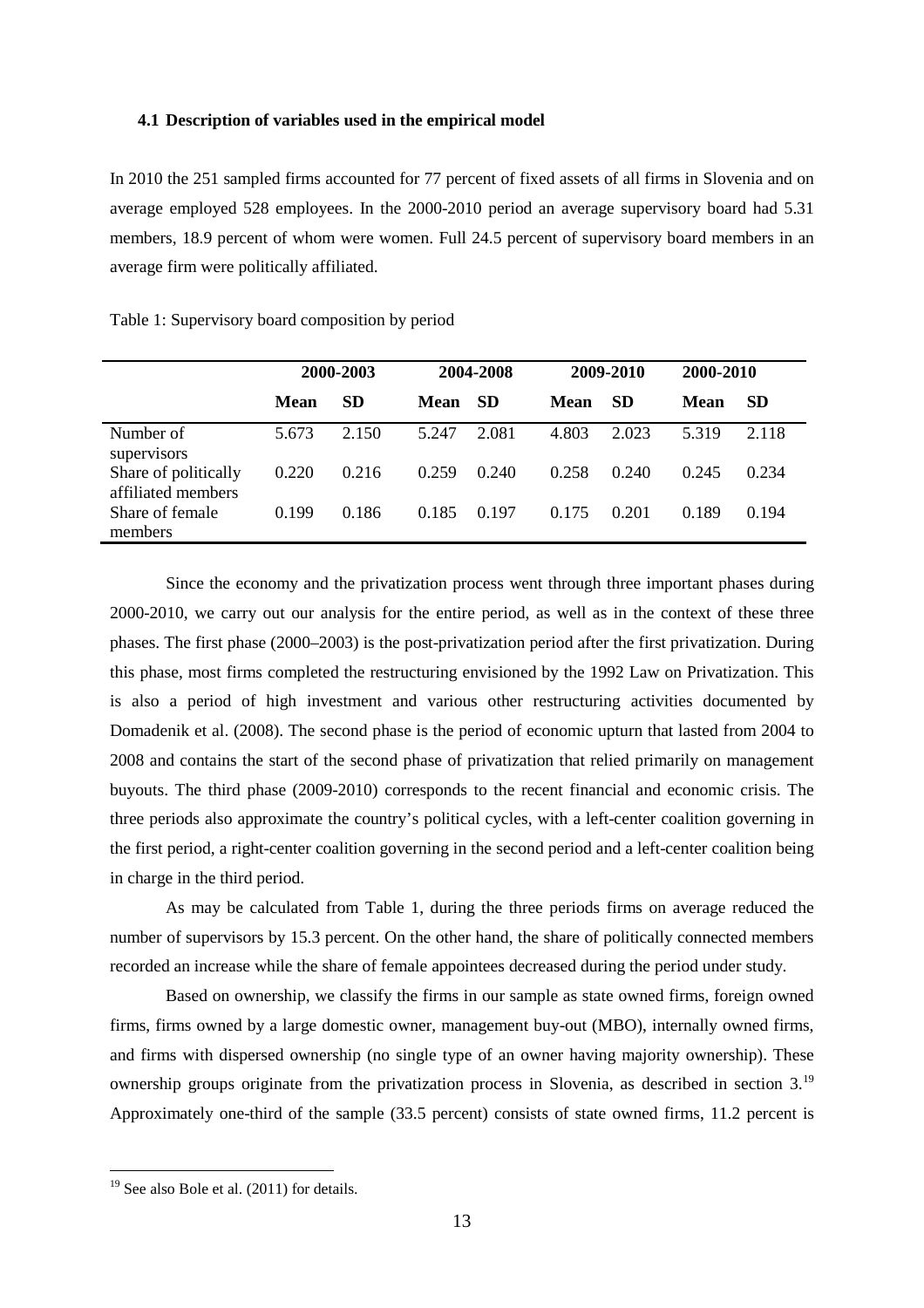represented by foreign owned firms, 24.4 by internally owned and MBO firms, 13 percent by large domestic owners, and the rest (almost 18 percent) by dispersed owners.

Examining the prevalence of politically connected supervisory board members across types of firm ownership (Table 2), we find that state owned firms had the largest percentage of politically connected supervisory board members (ranging, on average, from 34.1 percent in the 2000-2003 period to 38.9 in the 2004-2008 period and 35.3 in the 2009-2010 period), while firms owned by large domestic owners on average had only 16 percent of politically connected supervisory board members. Politically connected supervisory board members were more common in internally owned and MBO firms (around 23 percent and 20 percent in all three periods, respectively), which is understandable since the political elite in Slovenia was connected with top management of firms that went through privatization. Not surprisingly, foreign-owned firms had the lowest percentage of politically connected supervisory board members (on average only 13.1 percent in the first period, 8.2 percent in the second period and 7.5 percent in the third period).

|                                          |       | 2000-2003 |       | 2004-2008 |       | 2009-2010 |
|------------------------------------------|-------|-----------|-------|-----------|-------|-----------|
|                                          | Mean  | <b>SD</b> | Mean  | <b>SD</b> | Mean  | <b>SD</b> |
| State owned firms                        | 0.341 | 0.239     | 0.389 | 0.238     | 0.353 | 0.248     |
| Foreign owned firms                      | 0.131 | 0.212     | 0.082 | 0.180     | 0.075 | 0.138     |
| Firms owned by a large<br>domestic owner | 0.152 | 0.210     | 0.172 | 0.228     | 0.160 | 0.189     |
| <b>MBO</b>                               | 0.179 | 0.184     | 0.191 | 0.165     | 0.225 | 0.174     |
| Internal ownership                       | 0.228 | 0.172     | 0.223 | 0.234     | 0.231 | 0.263     |
| Dispersed ownership                      | 0.169 | 0.193     | 0.177 | 0.200     | 0.171 | 0.197     |

Table 2: Share of politically affiliated supervisory board members by firm ownership

Differences in supervisory board structures can be seen also across industries (Appendix Table A1). On one hand, there are industries with a low average number of supervisors and low share of politically affiliated supervisors (e.g. IT, trade and manufacturing). The electricity sector and utilities, on the other hand, have the largest number of supervisors and a high share of them being politically affiliated with an upward trend in utilities. This finding suggests that it is of interest to examine the extent of political affiliation of board members and its productivity effects separately for firms in the non-tradable and tradable sectors. Firms in the non-tradable sector tend to operate in a less competitive setting and thus have higher potential rents than firms in the tradable sector who tend to compete more in the export markets, a feature that could bring about more legal corruption into the non-tradable sector.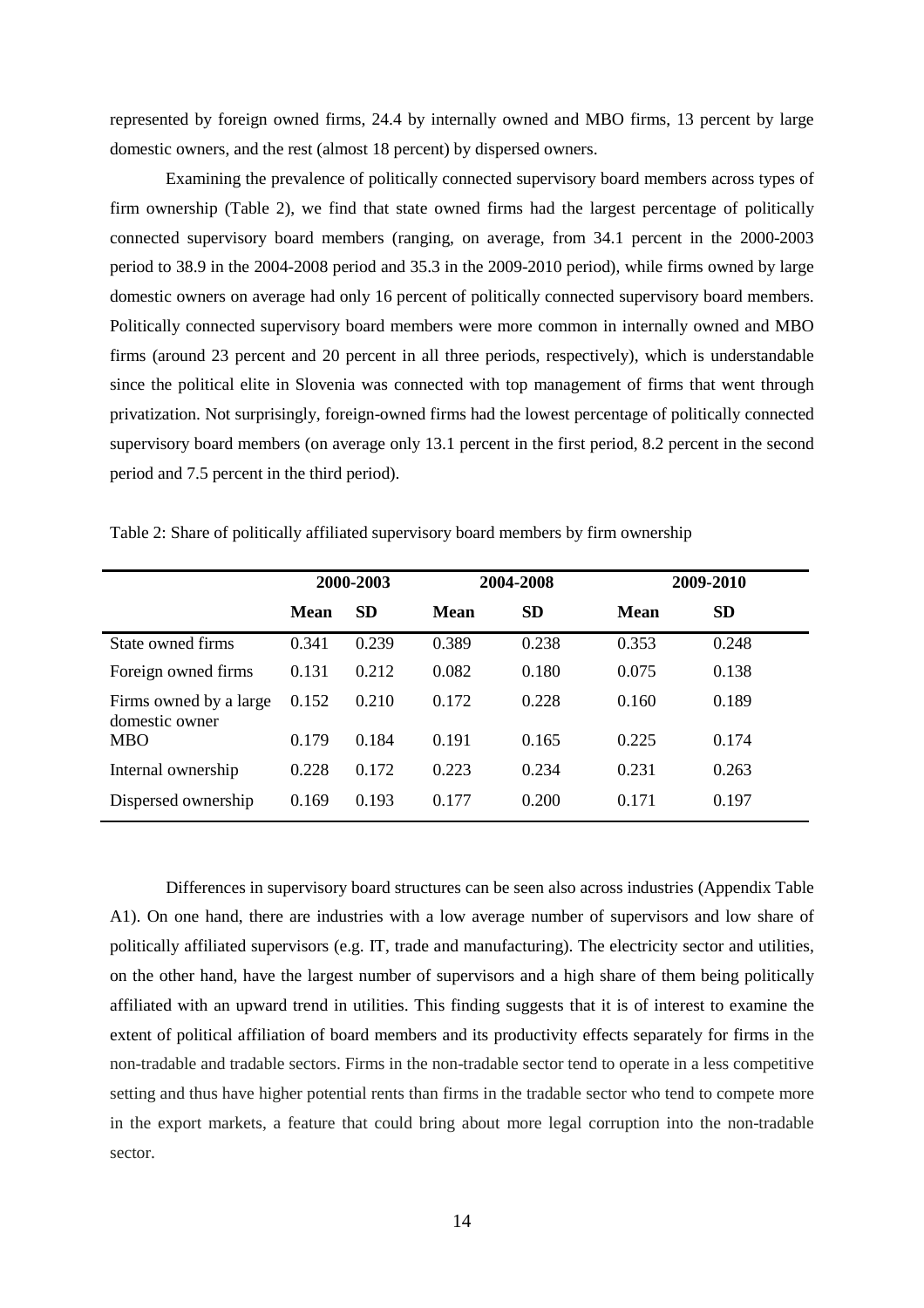Examining separately the data for companies in the tradable and non-tradable sectors (Table 3) shows that companies in the non-tradable sector indeed on average have a larger share of politically affiliated supervisory board members and also larger supervisory boards. Hence, our conjecture that political influence would be greater in the non-tradable sector where monopoly power tends to be greater is supported by the raw data. The board share of women is on average similar and declining over time in both sectors of firms.

|                                            |                  | 2000-2003       |                  | 2004-2008       |                  | 2009-2010       | 2000-2010        |                 |
|--------------------------------------------|------------------|-----------------|------------------|-----------------|------------------|-----------------|------------------|-----------------|
|                                            | Non-<br>tradable | <b>Tradable</b> | Non-<br>tradable | <b>Tradable</b> | Non-<br>tradable | <b>Tradable</b> | Non-<br>tradable | <b>Tradable</b> |
| Number of<br>supervisors                   | 5.912            | 5.446           | 5.528            | 4.969           | 5.123            | 4.479           | 5.806            | 5.077           |
| Share of politically<br>affiliated members | 0.268            | 0.174           | 0.313            | 0.205           | 0.287            | 0.229           | 0.282            | 0.205           |
| Share of female<br>members                 | 0.202            | 0.197           | 0.185            | 0.186           | 0.171            | 0.180           | 0.169            | 0.191           |

Table 3: Supervisory board composition by period and tradable and non-tradable sector

In our empirical analysis we use selected variables from the balance sheet and income statements: value added (VA) as a measure of output, labor cost (LC) as a measure of the labor input and tangible fixed assets (K) as a measure of capital. Value added is calculated as sales less the cost of goods, materials and services. All values are in 1996 prices. The average firm reported 21,744  $\epsilon$  of value added per employee in the 2000-2010 period. The average value added per employee increased by 21 percent in 2004-2008 relative to 2000-2003 and fell slightly during the crisis period of 2009- 2010. Labor costs per employee averaged 20,952  $\epsilon$  over the entire period and increased by 34 percent in 2004-2008 over 2000-2003. During the crisis years of 2009-2010, labor costs per employee followed an increasing pattern mostly due to an increase in the minimum wage by 25 percent in 2010. The number of employees increased by a mere 7 percent in the second period followed by a decrease of 3.6 percent in the third period.

Table 4: Selected balance sheet and income statement variables for sampled firms by period

|                           |        | 2000-2003 |             | 2004-2008 |        | 2009-2010 | 2000-2010 |           |
|---------------------------|--------|-----------|-------------|-----------|--------|-----------|-----------|-----------|
|                           | Mean   | <b>SD</b> | <b>Mean</b> | <b>SD</b> | Mean   | <b>SD</b> | Mean      | <b>SD</b> |
| <b>Employees</b>          | 521.45 | 838.53    | 558.30      | 1059.6    | 537.82 | 1058.8    | 541.36    | 985.36    |
| Value added (in mio)<br>€ | 8.92   | 16.3      | 11.00       | 21.70     | 10.90  | 23.30     | 10.20     | 20.30     |
| Labor costs (in mio.<br>€ | 5.35   | 9.35      | 6.36        | 11.90     | 6.29   | 11.80     | 5.98      | 11.00     |
| Value added per           | 19.23  | 28.19     | 23.25       | 38.60     | 22.89  | 36.23     | 21.74     | 34.79     |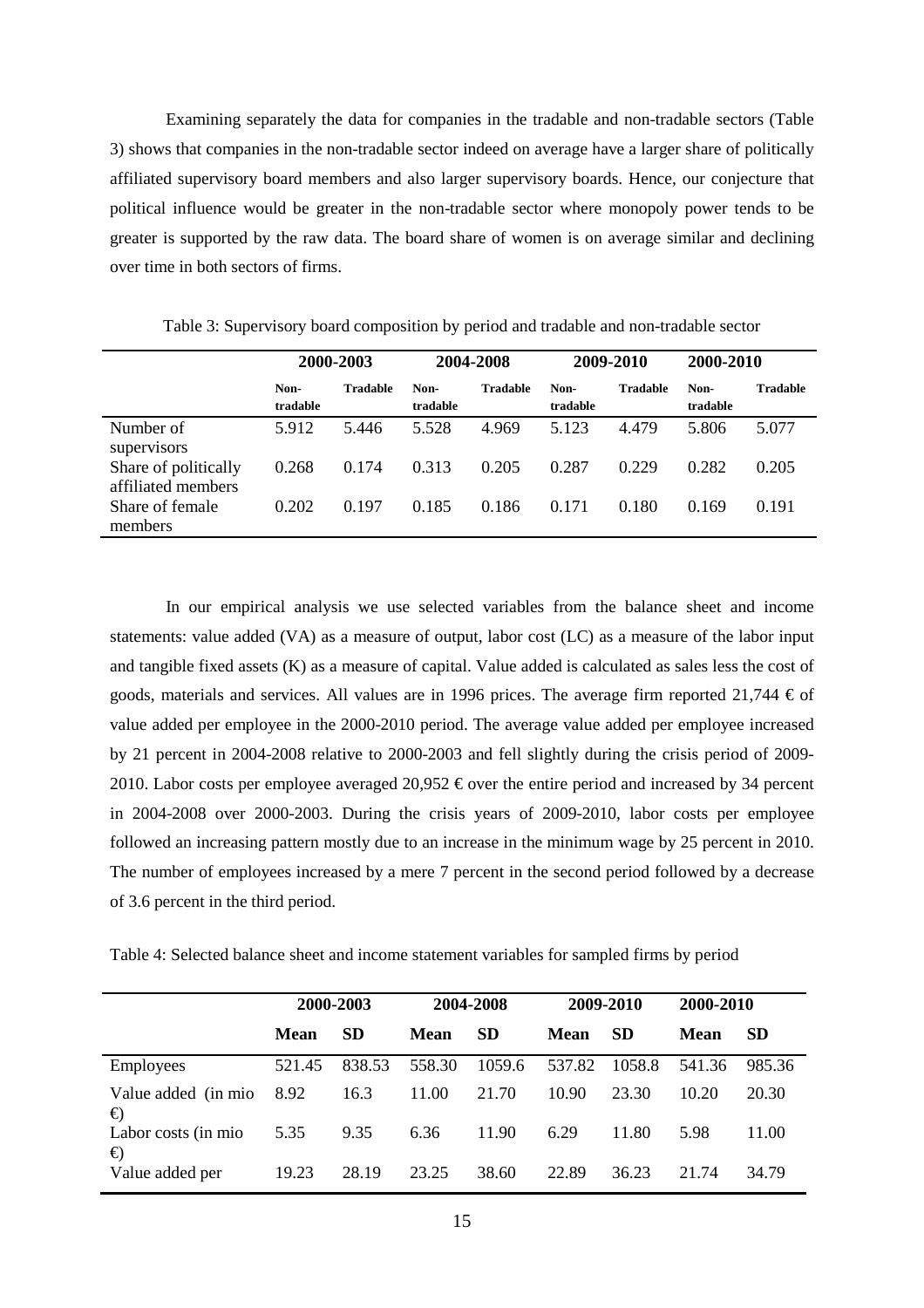| employee (in $1000 \oplus$                    |       |        |            |              |       |         |       |        |
|-----------------------------------------------|-------|--------|------------|--------------|-------|---------|-------|--------|
| Labor costs per<br>employee (in $1000 \oplus$ | 16.65 | 6.50   | 22.42 9.74 |              | 25.79 | - 10.46 | 20.95 | 9.50   |
| Fixed assets (in mio 35.90<br>€               |       | 135.00 | 36.40      | 165.00 39.00 |       | 185.00  | 36.70 | 159.00 |

In the next section we present the results of our empirical analysis.

#### **5. Empirical results**

#### **5.1 OLS and System GMM estimations**

In Table 5 we report the estimated parameters of the augmented dynamic production function (7), while in Table 6 we present the corresponding short run and long run elasticities. The (robust Huber) OLS and System GMM specifications yield relatively similar results, with the preferred GMM estimates being statistically more significant. The estimated coefficient on lagged value added is large and statistically significant, suggesting that there is a high degree of persistence in value added over time. The short term elasticity of value added with respect to labor cost is high and similar to the elasticity obtained for the long run. The elasticity of value added with respect to fixed assets is relatively low in the short run, but substantially higher in the long term. Firm size isn't found to have any effect on TFP. Note that we control for macroeconomic shocks by including year dummy variables.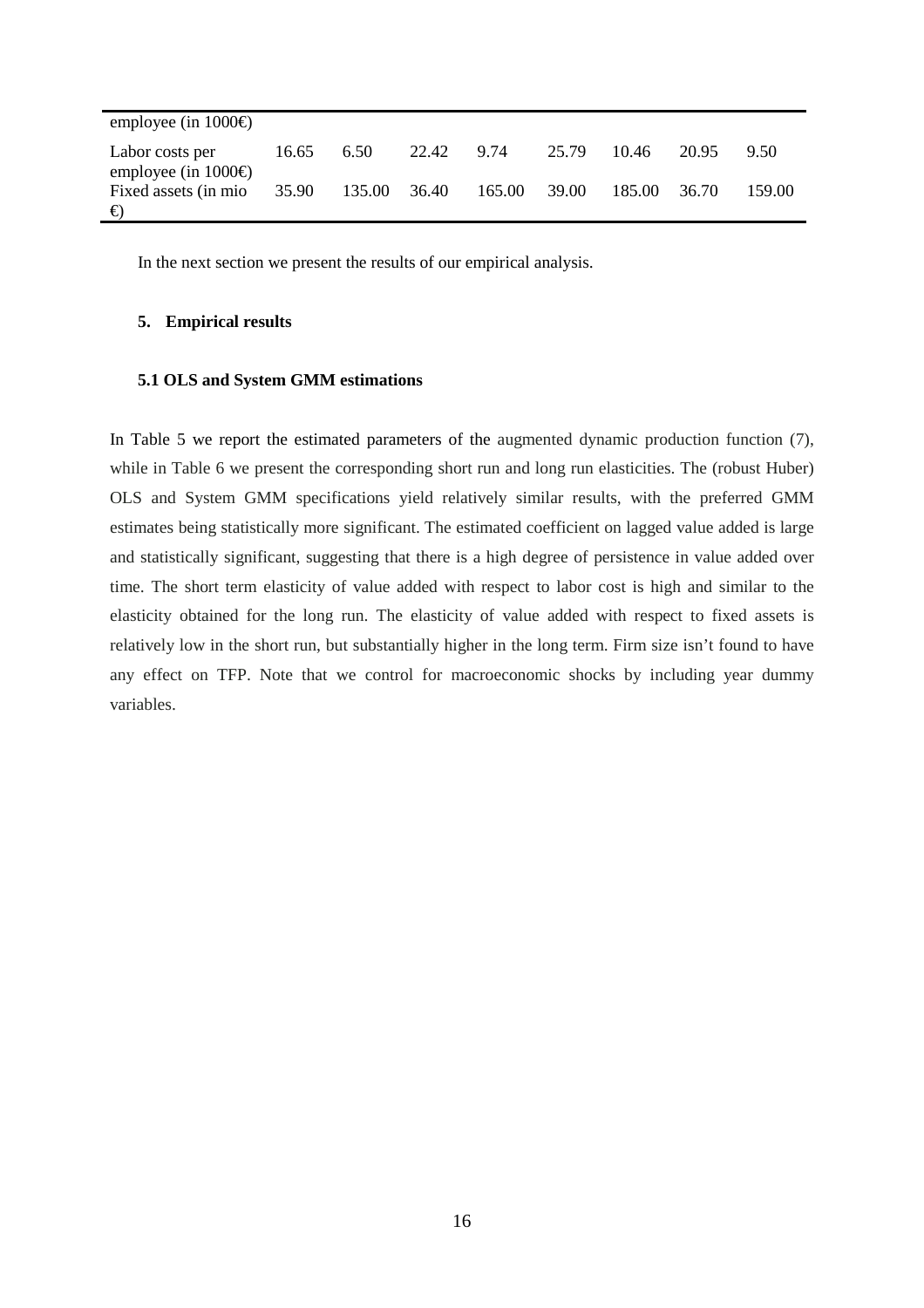| Coefficients                             | <b>OLS</b>               | <b>Blundell-Bond System GMM</b> |
|------------------------------------------|--------------------------|---------------------------------|
| Value added $_{t-1}$                     | $0.814***$               | $0.740***$                      |
|                                          | (0.012)                  | (0.068)                         |
| Labor $cost_t$                           | $0.763***$               | $0.802***$                      |
|                                          | (0.031)                  | (0.104)                         |
| Labor $cost_{t-1}$                       | $-0.596***$              | $-0.584***$                     |
|                                          | (0.032)                  | (0.114)                         |
| Fixed assets <sub>t</sub>                | $0.056***$               | $0.059*$                        |
|                                          | (0.017)                  | (0.031)                         |
| Fixed assets $_{t-1}$                    | $-0.014$                 | 0.008                           |
|                                          | (0.017)                  | (0.031)                         |
| Firm Size <sub>t</sub>                   | $-0.032*$                | $-0.007$                        |
|                                          | (0.017)                  | (0.041)                         |
| <b>Supervisory board characteristics</b> |                          |                                 |
| of<br>Share<br>politically               | 0.055                    | $-0.007$                        |
| affiliated members,                      | (0.046)                  | (0.060)                         |
| of<br>politically<br>Share               | $-0.087*$                | $-0.139***$                     |
| affiliated members <sub>t-1</sub>        | (0.047)                  | (0.053)                         |
| Share of women $_{t}$                    | $-0.052$                 | $-0.042$                        |
|                                          | (0.050)                  | (0.064)                         |
| Share of women <sub>t-1</sub>            | 0.074                    | $0.116**$                       |
|                                          | (0.050)                  | (0.056)                         |
| YEAR DUMMIES                             | Yes                      | Yes                             |
| Constant                                 | $-0.299**$               | $-0.346$                        |
|                                          | (0.118)                  | (0.332)                         |
| $\mathbf N$                              | 2430                     | 2174                            |
| Adjusted R2                              | 0.952                    |                                 |
| Hansen test (p-value)                    | $\overline{\phantom{0}}$ | 0.107                           |

Table 5: Estimates of production function coefficients

**Note:** 1. Standard errors are in parentheses.

2. \*\*\*, \*\* and \* denote statistically significant values at 1%, 5%, and 10% on a two tail test, respectively.

Turning to the effect of political connectedness of board members, in both the OLS and the Blundell-Bond system GMM specifications there are strong negative effects of appointing politically affiliated members to the supervisory boards on total factor productivity of firms. While this TFP effect is not statistically significant in the short run, it is strong and negative in the long run. Using the GMM estimates in column 2, we find that increasing the share of politically affiliated appointees by 1 percentage point leads to a 0.139 percent average decrease in value added in the next year and to a 0.566 percent decrease in the long run, *ceteris paribus*. This result suggests that appointing a politically connected member to a 5-member supervisory board, and thus increasing political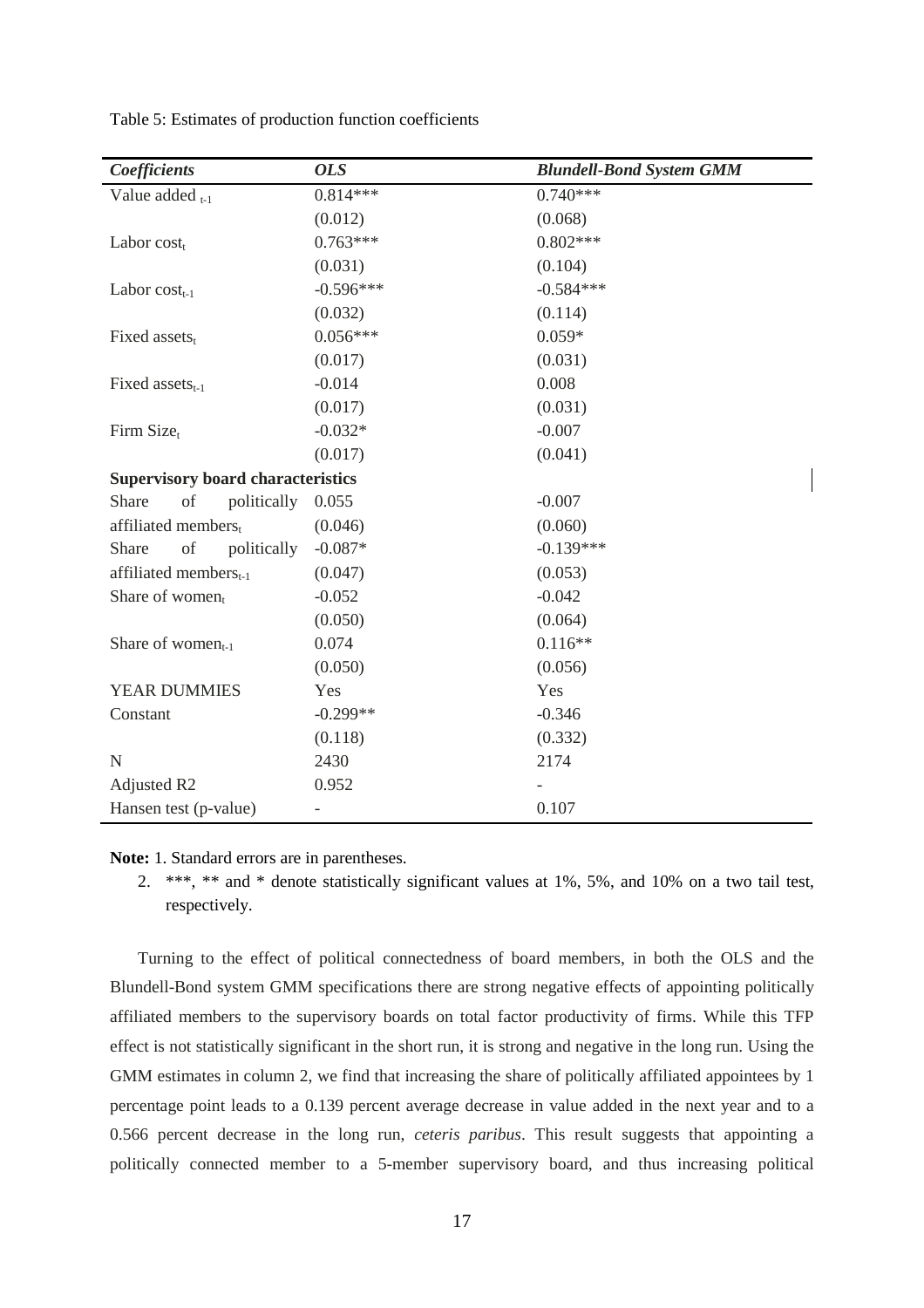affiliation of board members by 20 percentage points, would decrease TFP by 2.78 percent on average in the next year and 11.32 percent in the long run. The negative long run effect of increasing the number of politically connected board members is also observed in the negative long run elasticity calculated from the GMM estimates in Table 6.

Increasing the share of women on supervisory boards has a statistically insignificant instantaneous effect on TFP, while the lagged effect is positive and statistically significant at the 5 percent confidence test level in the GMM specification and at an 14.5 percent level in the OLS model.

| <b>Coefficients</b>                                   | <b>OLS</b> | <b>Blundell-Bond</b> |
|-------------------------------------------------------|------------|----------------------|
|                                                       |            | <b>System GMM</b>    |
| S-R Elasticity w.r.t. labor costs                     | $0.763***$ | $0.802***$           |
|                                                       | (0.031)    | (0.104)              |
| L-R Elasticity w.r.t. labor costs                     | $0.901***$ | $0.838***$           |
|                                                       | (0.052)    | (0.090)              |
| S-R Elasticity w.r.t. fixed assets                    | $0.056***$ | $0.059**$            |
|                                                       | (0.017)    | (0.031)              |
| L-R Elasticity w.r.t. fixed assets                    | 0.226      | $0.261***$           |
|                                                       | (0.027)    | (0.061)              |
| S-R Elasticity w.r.t. share of politically affiliated | 0.055      | $-0.007$             |
| members on supervisory board                          | (0.046)    | (0.060)              |
| L-R Elasticity w.r.t. share of politically affiliated | $-0.174$   | $-0.566**$           |
| members on supervisory board                          | (0.129)    | (0.274)              |
| S-R Elasticity w.r.t. share of women on supervisory   | $-0.052$   | $-0.042$             |
| board                                                 | (0.050)    | (0.064)              |
| L-R Elasticity w.r.t. share of women on supervisory   | 0.118      | 0.284                |
| board                                                 | (0.147)    | (0.326)              |

Table 6: Estimation of short and long term elasticities

**Note: 1.** Standard errors are in parentheses.

2. \*\*\*, \*\* and \* denote statistically significant values at 1%, 5%, and 10% on a two tail test, respectively.

#### **5.2 Tradable v. non-tradable sectors**

As mentioned earlier, because firms in the non-tradable sector tend to operate in a less competitive setting and have higher potential rents and proportion of politically connected board members than firms in the tradable sector, it is worth examining whether legal corruption is stronger among firms in the non-tradable sector. In Table 7, we present the respective estimated coefficients for tradable and non-tradable firms, using the Blundell-Bond System GMM estimator.

As may be seen from Table 7, the share of politically affiliated members of the supervisory board has a significant negative effect on productivity in the long run in the non-tradable sector, while the effect is statistically insignificant in the tradable sector. In particular, increasing the number of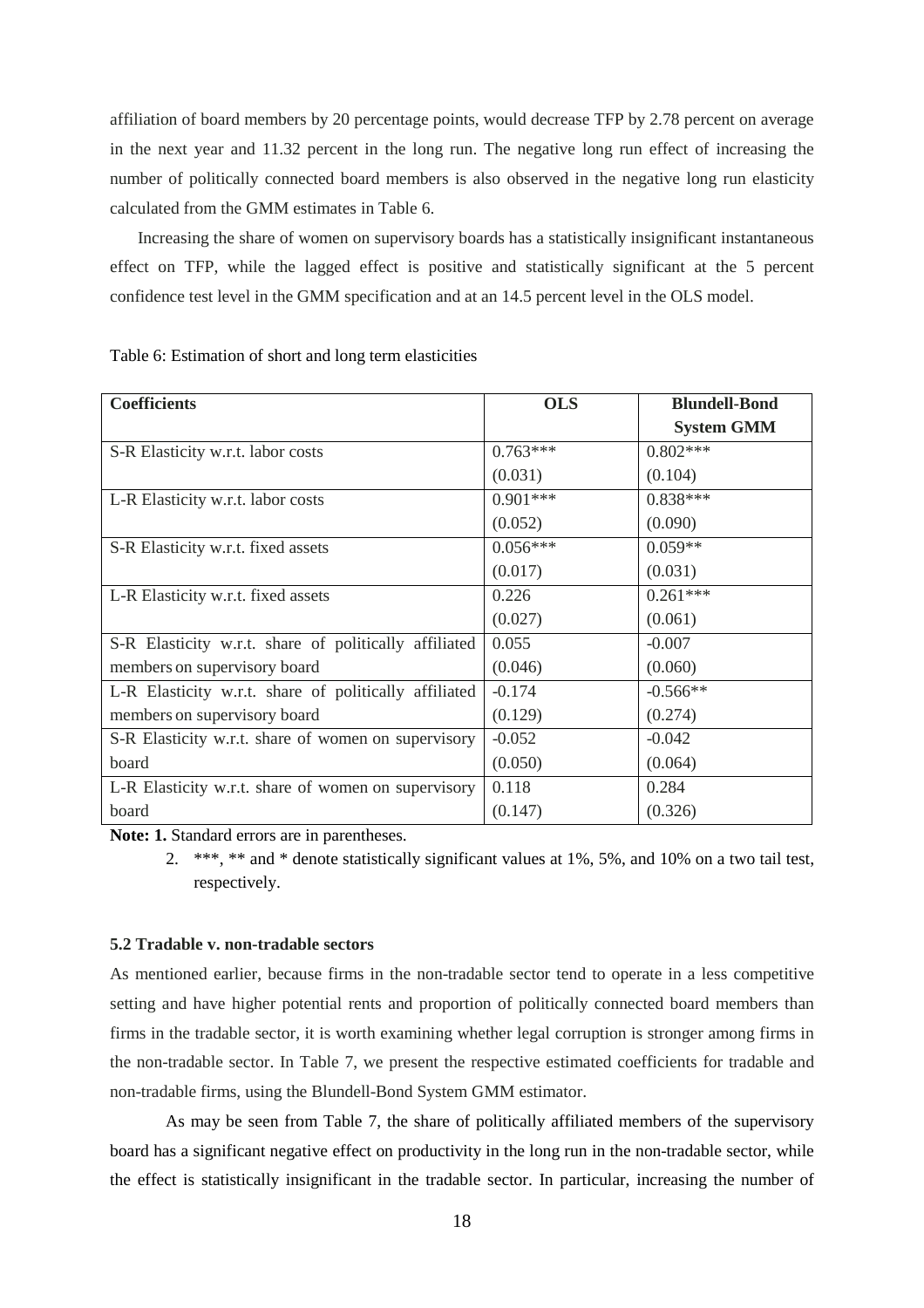politically connected board members by one percentage point in the non-tradable sector on average decreases TFP by 0.153 percent next year and 0.932 percent in the long run. This means that substituting a politically unconnected board member by a politically connected one on a five member board results in 3.1 percent lower TFP in the next year and 18.6 percent in the long run. Increasing the number of politically connected board members by one percentage point in the tradable sector on average decreases TFP by 0.137 percent next year but the effect diminishes in the long run. The results suggest that legal corruption is indeed stronger in the non-tradable sector.

Appointing a female supervisor on a five member board in the tradable sector results in a 4.18 percent lower productivity<sup>[20](#page-14-0)</sup> in the same year, but a positive and statistically significant effect of  $4.54$ percent with a lag of one year. Appointing female supervisory board members does not appear to have any significant effect in the non-tradable sector.

| Coefficients                             | <b>Tradable sector</b> | Non-tradable sector |
|------------------------------------------|------------------------|---------------------|
| Value added $_{t-1}$                     | $0.517***$             | $0.826***$          |
|                                          | (0.092)                | (0.050)             |
| Labor $cost_t$                           | $0.730***$             | $0.903***$          |
|                                          | (0.172)                | (0.098)             |
| Labor $cost_{t-1}$                       | $-0.328*$              | $-0.746***$         |
|                                          | (0.173)                | (0.105)             |
| Fixed assets <sub>t</sub>                | 0.124                  | $0.047*$            |
|                                          | (0.075)                | (0.026)             |
| Fixed assets $_{t-1}$                    | $-0.012$               | 0.005               |
|                                          | (0.064)                | (0.030)             |
| $Size_t$                                 | $-0.044$               | $-0.022$            |
|                                          | (0.042)                | (0.052)             |
| <b>Supervisory board characteristics</b> |                        |                     |
| politically<br>Share<br>of               | 0.011                  | $-0.008$            |
| affiliated members,                      | (0.103)                | (0.062)             |
| of<br>politically<br>Share               | $-0.137*$              | $-0.153**$          |
| affiliated members <sub>t-1</sub>        | (0.080)                | (0.063)             |
| Share of women $_{t}$                    | $-0.209**$             | 0.112               |
|                                          | (0.066)                | (0.073)             |
| Share of women <sub>t-1</sub>            | $0.227**$              | 0.021               |
|                                          | (0.088)                | (0.060)             |
| YEAR DUMMIES                             | Yes                    | Yes                 |
| Constant                                 | $-0.336$               | $-0.542$            |
|                                          | (0.317)                | (0.391)             |
|                                          |                        |                     |

Table 7: Estimated production function coefficients for tradable and non-tradable sectors (Blundell - Bond System GMM)

<span id="page-20-0"></span> $20$  The coefficient is statistically significant at 10 percent level.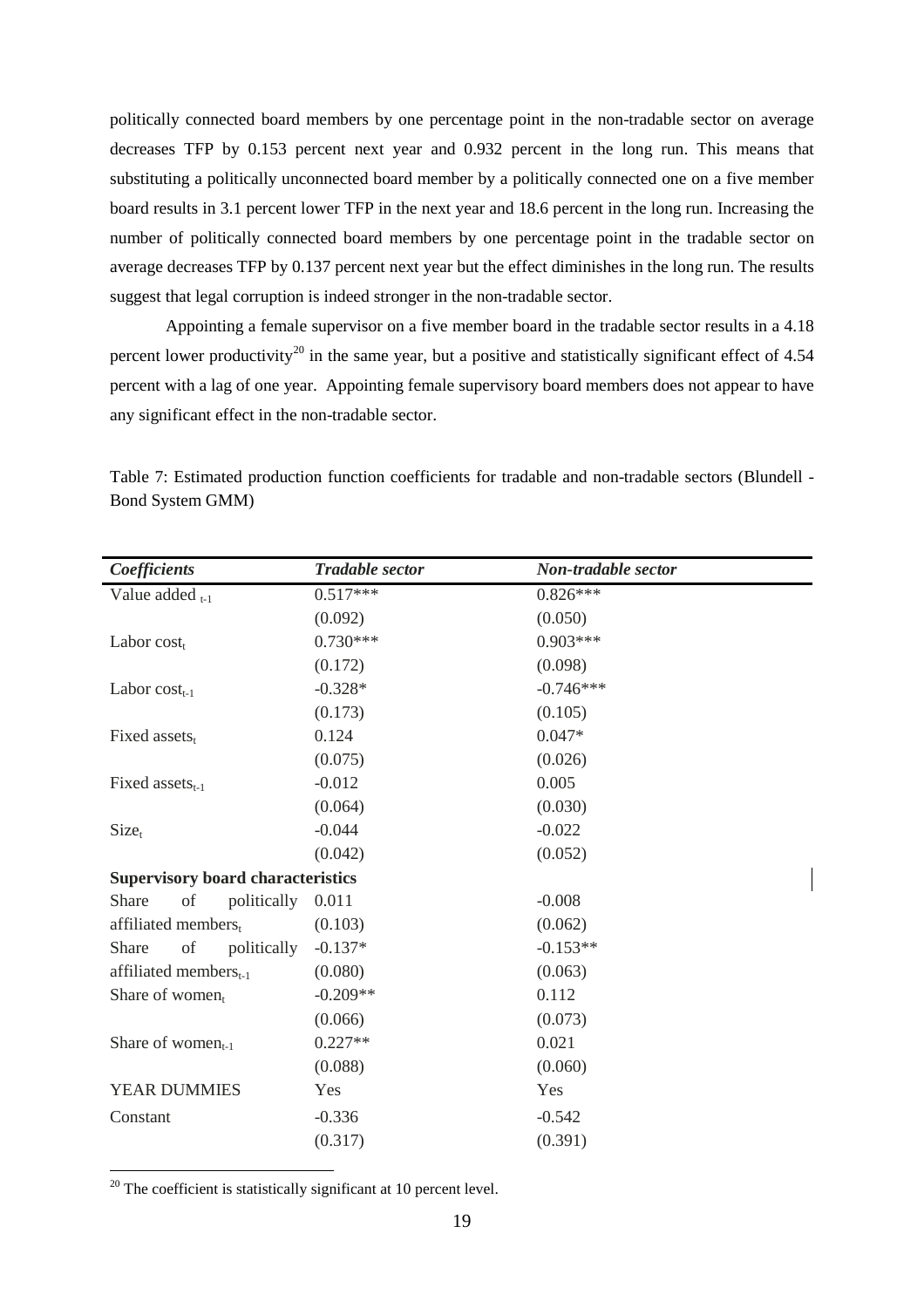| $\mathbf N$           | 1145  | 1028  |
|-----------------------|-------|-------|
| Hansen test (p-value) | 0.427 | 0.753 |

**Note: 1.** Standard errors are in parentheses.

3. \*\*\*, \*\* and \* denote statistically significant values at 1%, 5%, and 10% on a two tail test, respectively.

Table 8: Estimates of short and long term elasticities in tradable and non-tradable sectors

| <b>Coefficients</b>                                   | <b>Tradable sector</b> | <b>Non-Tradable Sector</b> |
|-------------------------------------------------------|------------------------|----------------------------|
| S-R Elasticity w.r.t. labor costs                     | $0.730***$             | $0.903***$                 |
|                                                       | (0.172)                | (0.098)                    |
| L-R Elasticity w.r.t. labor costs                     | $0.831***$             | $0.906***$                 |
|                                                       | (0.079)                | (0.163)                    |
| S-R Elasticity w.r.t. fixed assets                    | 0.124                  | $0.047*$                   |
|                                                       | (0.075)                | (0.026)                    |
| L-R Elasticity w.r.t. fixed assets                    | $0.231***$             | $0.306***$                 |
|                                                       | (0.059)                | (0.086)                    |
| S-R Elasticity w.r.t. share of politically affiliated | 0.011                  | $-0.008$                   |
| members on supervisory board                          | (0.103)                | (0.062)                    |
| L-R Elasticity w.r.t. share of politically affiliated | $-0.259$               | $-0.932**$                 |
| members on supervisory board                          | (0.217)                | (0.451)                    |
| S-R Elasticity w.r.t. share of women on supervisory   | $-0.209**$             | 0.112                      |
| board                                                 | (0.066)                | (0.073)                    |
| L-R Elasticity w.r.t. share of women on supervisory   | 0.038                  | 0.772                      |
| board                                                 | (0.249)                | (0.494)                    |

**Note: 1.** Standard errors are in parentheses.

#### **Conclusions**

In this paper we present and test a theory of how political corruption affects corporate governance and performance of partially or fully state owned enterprises (SOEs). Our game theoretic model predicts that underdeveloped democratic institutions that do not punish political corruption result in political connectedness of firms that in turn has a negative effect on performance. Using firm-level panel data on virtually all medium-size and large industrial firms in Slovenia, we measure a firm's political connectedness by the share of politically connected individuals on its supervisory board. We show that a higher share of politically connected supervisory board members leads to lower total factor productivity of the firm, *ceteris paribus*.

We also examine the extent of political affiliation of board members and its productivity effects separately for firms in the non-tradable and tradable sectors. Firms in the non-tradable sector

<sup>2.</sup> \*\*\*, \*\* and \* denote statistically significant values at 1%, 5%, and 10% on a two tail test, respectively.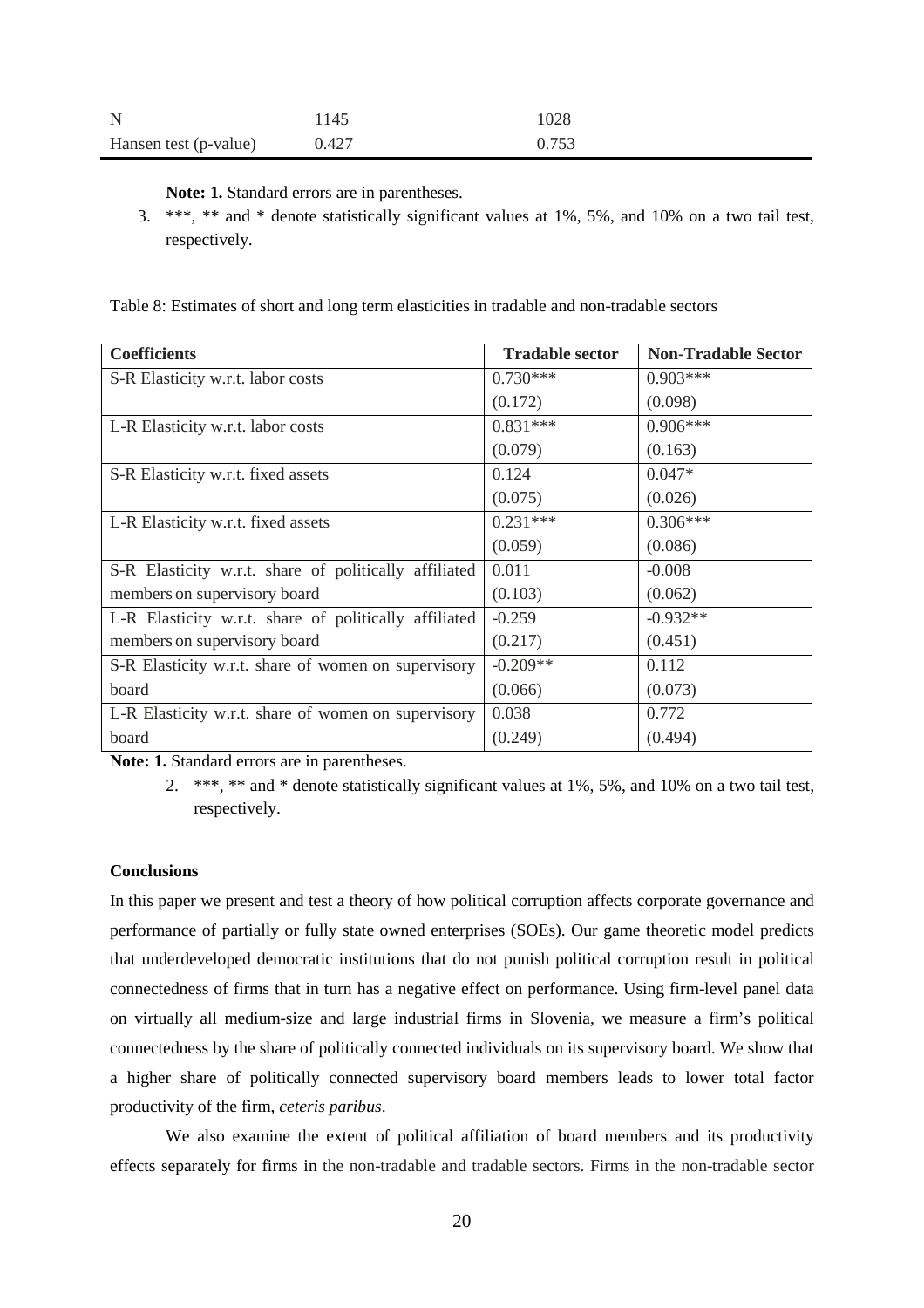tend to operate in a less competitive setting and thus have higher potential rents than firms in the tradable sector who tend to compete more in the export markets, a feature that could bring about more legal corruption into the non-tradable sector. Examining separately basic data for companies in the tradable and non-tradable sectors indicates that companies in the non-tradable sector indeed on average have a larger share of politically affiliated supervisory board members and also larger supervisory boards. Within the multiple regression framework, we show that a higher share of politically affiliated members of the supervisory board has a significant negative effect on productivity in the long run in the non-tradable sector, while the effect is statistically insignificant in the tradable sector. The results suggest that legal corruption is indeed stronger in the non-tradable sector.

Our estimates of the effect of women's presence of women on supervisory boards suggest that the effect on productivity is positive. Given the paucity of women on supervisory boards, our findings are important for the debate about the appropriate gender composition of these boards.

Our research provides important evidence about the effects of the prevalent form of political corruption that is found in many transition and emerging market economies. The political connectedness of firms that gives rise to this corruption will presumably be reduced as democratic institutions become stronger and able to punish corrupt behavior. Since this is a slow process, in the short term a superior solution may be carefully implemented privatization of the remaining SOEs. In young democracies with low political accountability and underdeveloped institutions, ongoing state ownership of many firms may represent more a curse than blessing.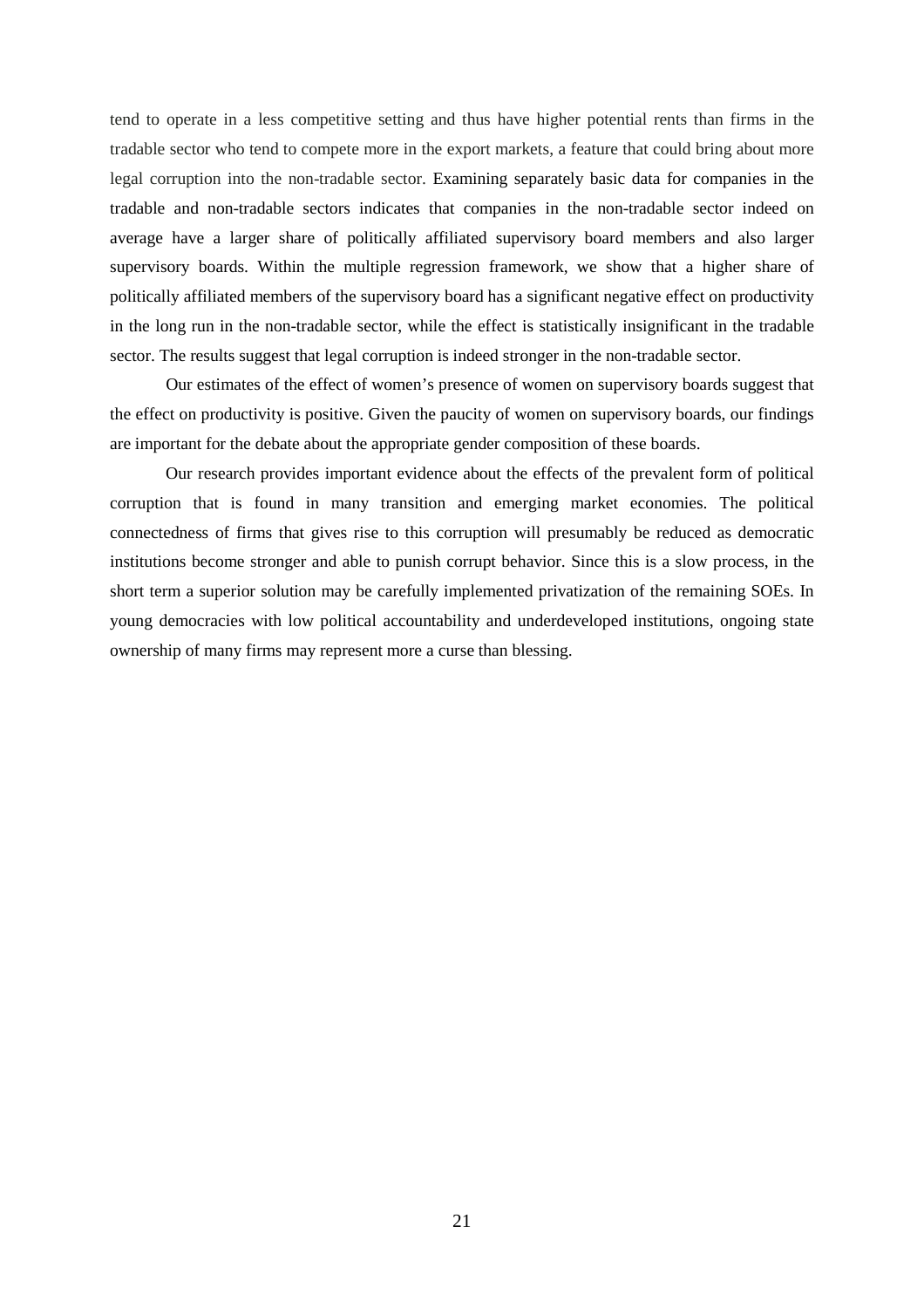## **Appendix**

| Period 1<br>$(2000 - 2003)$                      | Manu-<br>facturing | <b>Utili</b><br>-ties | Electrici-<br>ty | <b>Trade</b> | IT    | <b>Transport</b> | Other $\overline{^{21}}$ |
|--------------------------------------------------|--------------------|-----------------------|------------------|--------------|-------|------------------|--------------------------|
| Number of<br>supervisors                         | 5.429              | 5.59<br>4             | 6.164            | 6.073        | 5.838 | 6.500            | 5.527                    |
| Share of<br>politically<br>affiliated<br>members | 0.173              | 0.25<br>9             | 0.402            | 0.165        | 0.192 | 0.318            | 0.299                    |
| Share of<br>female<br>members                    | 0.199              | 0.18<br>9             | 0.129            | 0.253        | 0.148 | 0.159            | 0.280                    |

Table A1: Supervisory board composition by period and industry

| <b>Period 2</b><br>$(2004 - 2008)$               | Manu-<br>facturing | Utili-<br>ties | Electrici-<br>ty | <b>Trade</b> | <b>IT</b> | <b>Transport</b> | <b>Other</b> |
|--------------------------------------------------|--------------------|----------------|------------------|--------------|-----------|------------------|--------------|
| Number of<br>supervisors                         | 4.971              | 5.882          | 5.753            | 5.870        | 5.115     | 5.200            | 5.431        |
| Share of<br>politically<br>affiliated<br>members | 0.200              | 0.361          | 0.469            | 0.224        | 0.158     | 0.294            | 0.350        |
| Share of<br>female<br>members                    | 0.187              | 0.188          | 0.107            | 0.204        | 0.081     | 0.112            | 0.341        |

| Period 3<br>$(2009 - 2010)$                      | Manufa-<br>cturing | Utiliti-<br>es | Electrici-<br>ty | <b>Trade</b> | <b>IT</b> | <b>Transport</b> | Other |
|--------------------------------------------------|--------------------|----------------|------------------|--------------|-----------|------------------|-------|
| Number of<br>supervisors                         | 4.490              | 5.881          | 5.441            | 4.710        | 5.542     | 4.875            | 5.214 |
| Share of<br>politically<br>affiliated<br>members | 0.214              | 0.476          | 0.325            | 0.222        | 0.118     | 0.313            | 0.233 |
| Share of<br>female<br>members                    | 0.179              | 0.189          | 0.130            | 0.192        | 0.143     | 0.059            | 0.288 |

<sup>&</sup>lt;sup>21</sup> Industry sector other represents Real Estate, Medical Services, and Publishing.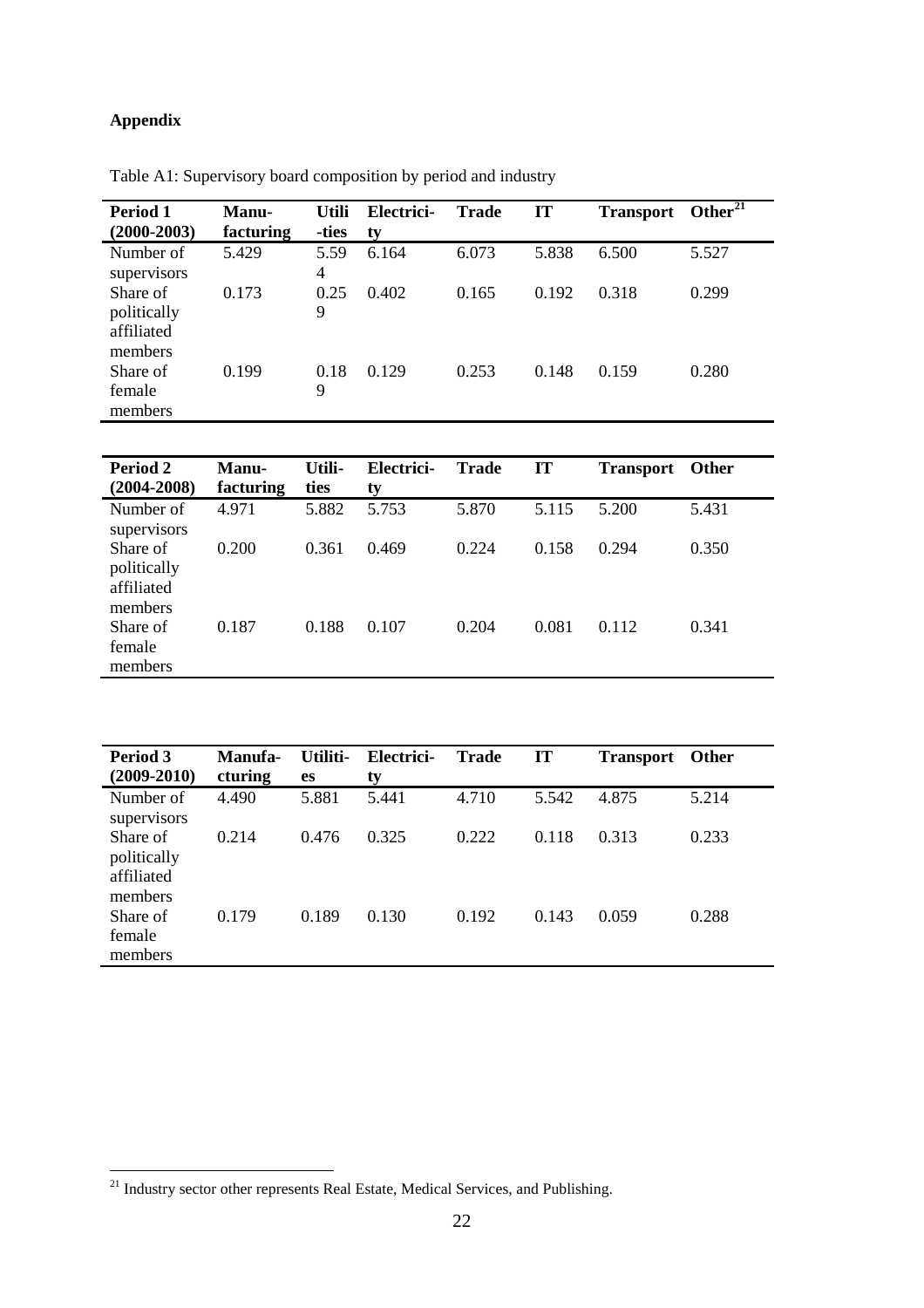#### **References**

Acemoglu, D. (2009). *[When Does Labor Scarcity](http://ideas.repec.org/p/nbr/nberwo/14809.html) Encourage Innovation?* [NBER Working Papers](http://ideas.repec.org/s/nbr/nberwo.html) 14809, National Bureau of Economic Research, Inc.

Agrawal, A. and Knoeber, C. R. (2001). Do Some Outside Directors Play a Political Role*? Journal of Law and Economics*, 44(1), 179-98.

Arellano, M. and Bond, S.R. (1991). Some Tests of Specification for Panel Data: Monte Carlo Evidence and an Application to Employment Equations. *Review of Economic Studies*, 58, 277-297.

Banerjee, A, Hanna, R. and Mullainathan, S. (2012). *Corruption*. MIT Working Paper Series, WP No. 12-08.

Bhattacharyya, S. and Hodler, R. (2010). Natural Resources, Democracy and Corruption. *European Economic Review*, 54, 608-621.

Blundell, R.W. and Bond, S.R. (2000). Initial Conditions and Moment Restrictions in Dynamic Panel Data Models. *Journal of Econometrics,* 87, 115- 143.

Bole, V., Prašnikar, J., and Trobec, D. (2010). Accumulated Financial Debt of Firms as an Obstacle to Firms' Investments. In Prasnikar (ed.), *The Role of Intangible Assets in Exiting the Crisis*, Daily Finance, 117 - 130.

Carter, D.A., Simkins, B.J. and Simpson W.G. (2003). Corporate Governance, Board Diversity, and Firm Value. *The Financial Review*, 38, 33-53.

Corrado, C., Hulten, C. and Sichel, D. (2005). Measuring Capital and Technology: An Expanded Framework. In Corrado, *et al.* (eds.), *Measuring Capital in the New Economy*, National Bureau of Economic Research Studies in Income and Wealth volume 65, 11-45.

De Soto, H. (1989). *The other path: The invisible revolution in the Third Worlds*. New York: Harper and Row Publishers.

Desai, R.M. and Olofsgård A. (2011). The Costs of Political Influence: Firm-Level Evidence From Developing Countries. *Quarterly Journal of Political Science*: 6(2), 137-178.

Domadenik, P., Prašnikar, J., and Svejnar, J. (2008). Restructuring of Firms in Transition: Ownership, Institutions and Openness to Trade. *Journal of International Business Studies* 39(4), 725-746.

Dombrovsky, V. (2008). *Do Political Connections Matter? Firm-level Evidence from Latvia*. SSE-Riga/BICEPS Working Paper.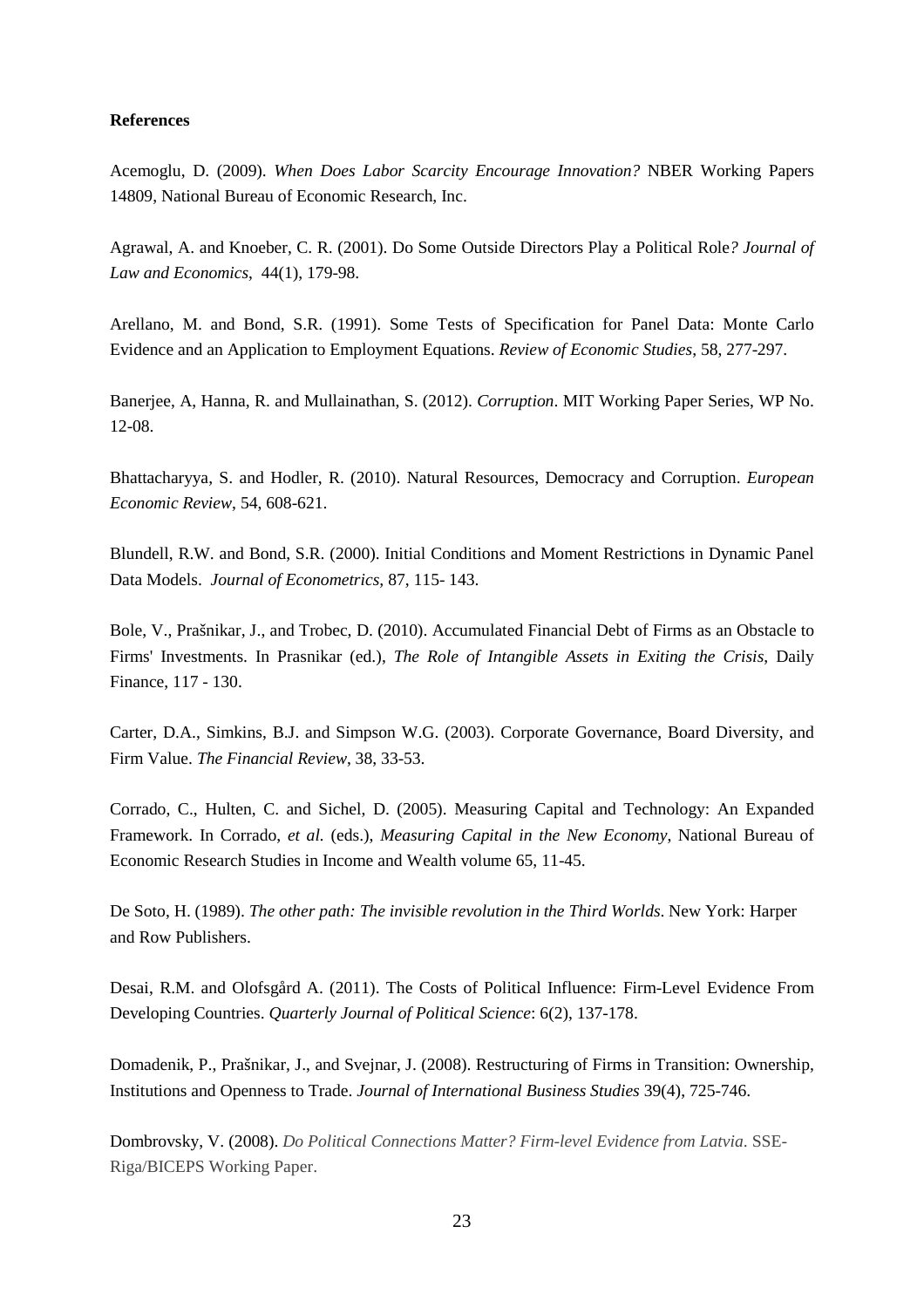Faccio, M. (2006). Politically Connected Firms. *American Economic Review* 96, 369- 386.

Fazzari, S., Hubbard, G. and Peterson B. (1996). Investment and Finance Reconsidered. *Brookings Papers on Economic Activity*, 141-195.

Filippini, M., Hrovatin, N., and Zorić, J. (2004). Efficiency and regulation of the Slovenian electricity distribution companies. *Energy policy,* 32(3), 335-344.

Fisman, R. (2001). [Estimating the value of political connections.](http://www.jstor.org/stable/10.2307/2677829) *American Economic Review* (4), 1095 – 1102.

Fox, J. T. and Smeets, V. (2011). *Does Input Quality Drive Measured Differences in Firm Productivity?* NBER Working Paper No. 16853.

Griliches, Z and Mairesse, J. (1998). Production Functions: the Search for Identification. In S. Strom (ed.), *Essays in Honour of Ragnar Frisch*. Econometric Society Monograph Series, Cambridge University Press, Cambridge.

Hausman, J. (1978). Specification Tests in Econometrics. *Econometrica* 46: 1251-1271.

Hermalin, B.E. and Weisbach, M.S. (2003). Boards of Directors and Endogenously Determined Institution: A Survey of the Economic Literature. *Economic Policy Review*, 9(1), 7-26.

Joecks, J., Pull, K. and Vetter, K. (2013). Gender Diversity in the Boardroom and Firm Performance: What Exactly Constitutes a "Critical Mass? *Journal of Business Ethics*, 118(1), 61-72.

Johnson, S. and Mitton, T. (2003). Cronyism and Capital Controls: Evidence from Malaysia. *Journal of Financial Economics*, 67, 351-382.

Jones, C.I. (1998). *Introduction to Economic Growth*, W.W. Norton & Co., Inc., New York.

Kang, D. C. (2003). Transaction Costs and Crony Capitalism in East Asia. *Comparative Politics*, 35, 439-458.

Kaufmann, D., Vincente, P.C. (2011). Legal Corruption. *Economics & Politics,* 23 (2), 195–219.

Khwaja, A. I. and Mian, A. (2005). Do Lenders Prefer Politically Connected Firms? Rent Seeking in an Emerging Financial Market. *Quarterly Journal of Economics*, (120), 1371-1411.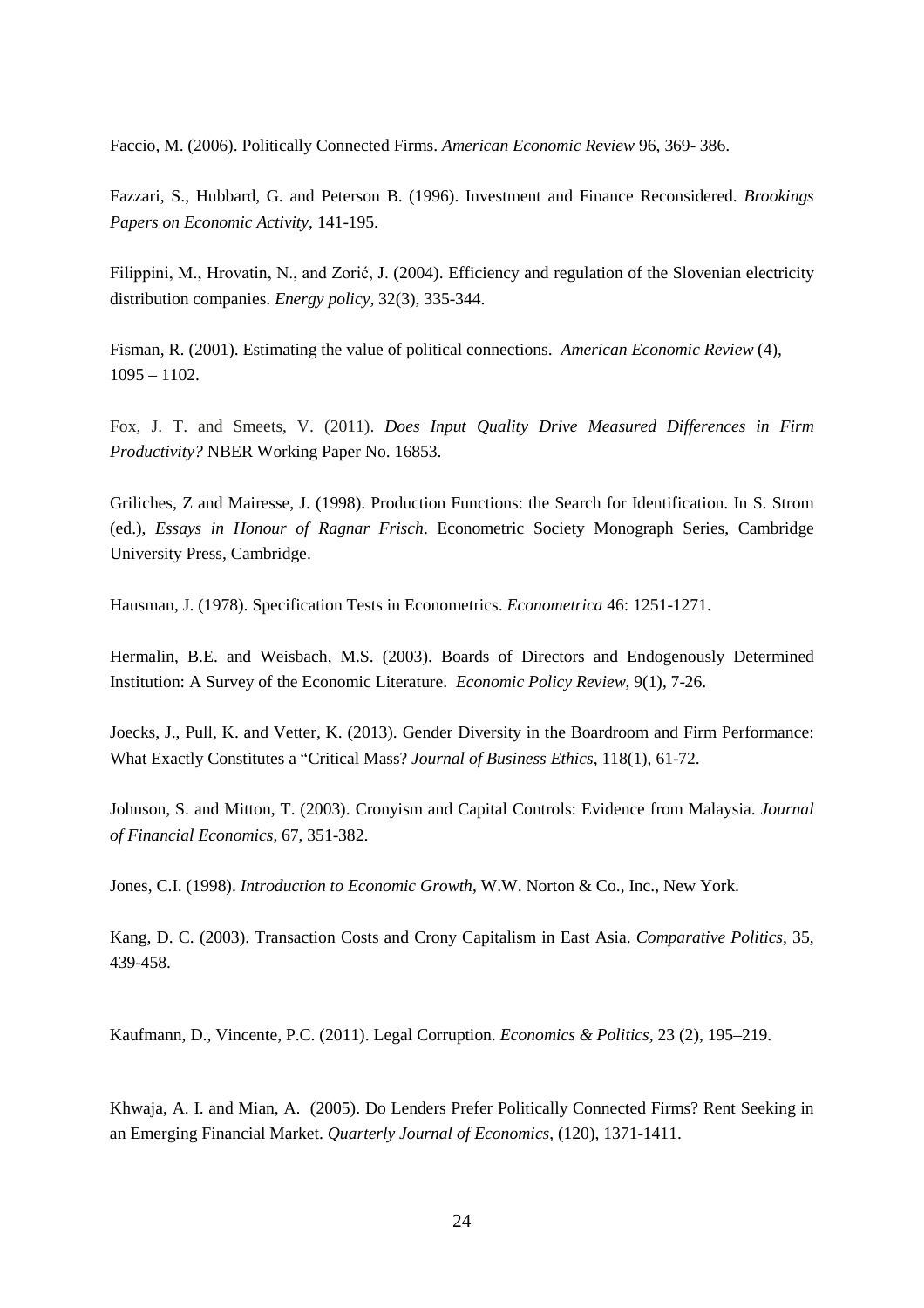Kochan, T., Bezrukova, K., Ely, R., Jackson, S., Joshi, A., Jehn, K., Leonard, J., Levine, D. and Thomas, D. (2003). The Effects of Diversity on Business Performance: Report of the Diversity Network. *Human Resource Management*, 42 (1), 3-21.

Kroszner, R.S. and Stratmann, T. (1998). Interest-Group Competition and the Organization of Congress: Theory and Evidence from Financial Services' Political Action Committees. *American Economic Review*, 88(5), 1163-87.

Krueger, A.O. (1974). The Political Economy of the Rent-Seeking Society. *American Economic Review*, 64(3), 291 -304.

Levinsohn, J and Petrin, A. (2003). Estimating Production Function Using Inputs to Control for Unobservables. *Review of Economic Studies* 70, 317-341.

Olley, S. and Pakes, A. (1996). The Dynamics of Productivity in the Telecommunications Equipment Industry. *Econometrica,* 64, 1263-1298.

Olson, M. (1982). *The rise and decline of nations.* New Haven: Yale University Press.

Prašnikar, J. and Svejnar, J. (1991). Workers Participation in Management vs. Social Ownership and Government Policies: Yugoslav Lessons for Transforming Socialist Economies. *Comparative Economic Studies,* 4, 27-45.

Prašnikar, J., Svejnar, J., Mihajlek, D. and Prašnikar, V. (1994). A test of enterprise behaviour under Yugoslav labor management. *Rev. econ. stat.,* 4, 728-741.

Prašnikar, J. and Gregorič, A. (2002). The Influence of Workers' Participation on the Power of Management in Transitional Countries. The Case of Slovenia. *Annals of Public and Cooperative Economics.* 73(2), 269-297.

Singh, V. and Vinnicombe, S. (2004). Why so few women directors in top UK boardrooms? *Evidence and theoretical explanations, Corporate Governance – An International Review,* 12 (4), 479-488.

Shleifer, A. and Vishny, R.W. (1994). Politicians and Firms. *Quarterly Journal of Economics*, 109(4), 995-1025.

Smith, N., Smith, V. and Verner, M. (2006). Do Women in Top Management Affect Firm Performance? A Panel Study of 2500 Danish Firms. *International Journal of Productivity and Performance Management,* 55(7), 569-593.

Stigler, G.J. (1971). The Theory of Economic Regulation. *The Bell Journal of Economics and Management*, 2(1), 3-21.